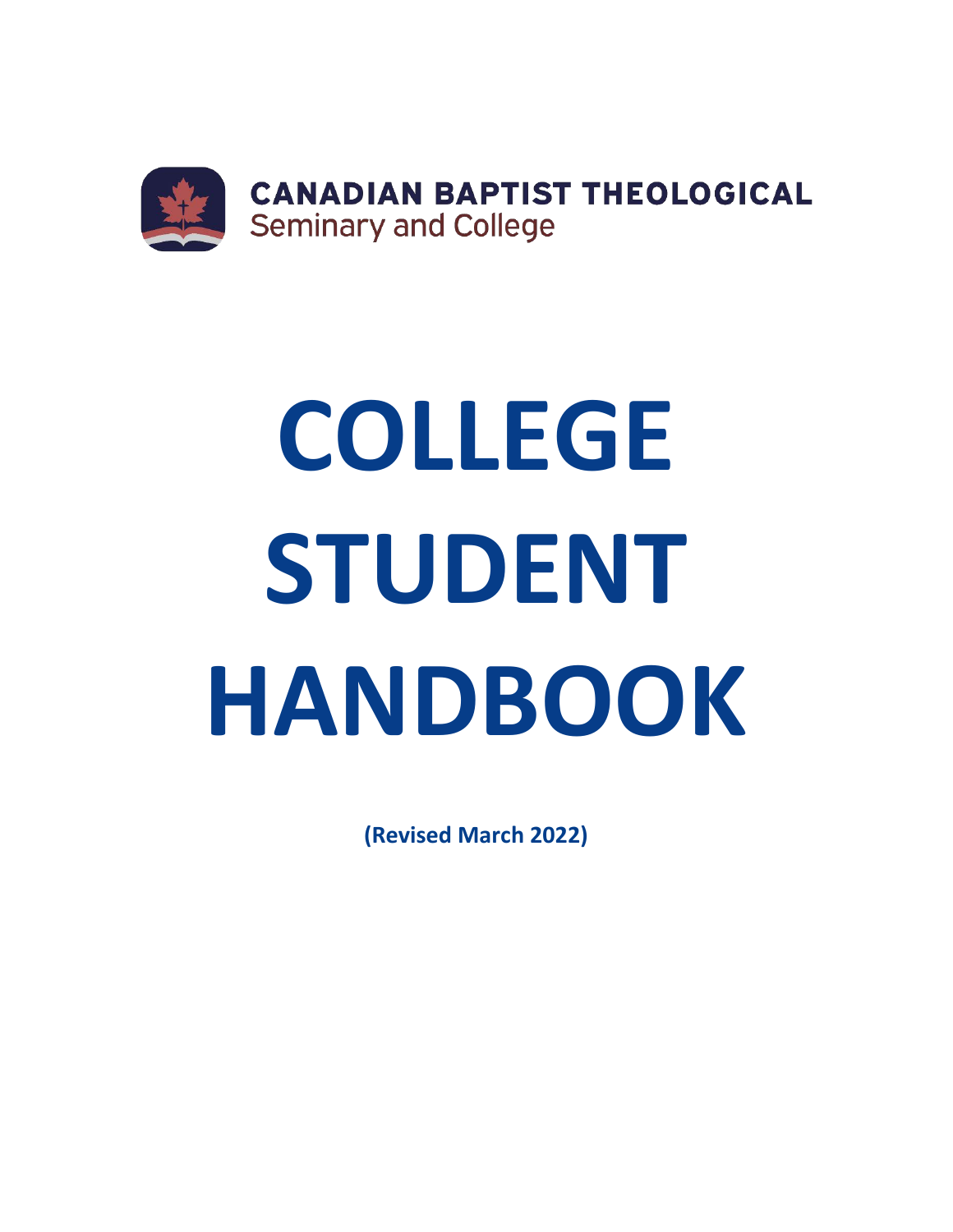# **TABLE OF CONTENTS**

<span id="page-1-0"></span>

| Christian Service Requirement for Bachelor & Diploma of Christian Studies5 |  |
|----------------------------------------------------------------------------|--|
|                                                                            |  |
|                                                                            |  |
|                                                                            |  |
|                                                                            |  |
|                                                                            |  |
|                                                                            |  |
|                                                                            |  |
|                                                                            |  |
|                                                                            |  |
|                                                                            |  |
|                                                                            |  |
|                                                                            |  |
|                                                                            |  |
|                                                                            |  |
|                                                                            |  |
|                                                                            |  |
|                                                                            |  |
|                                                                            |  |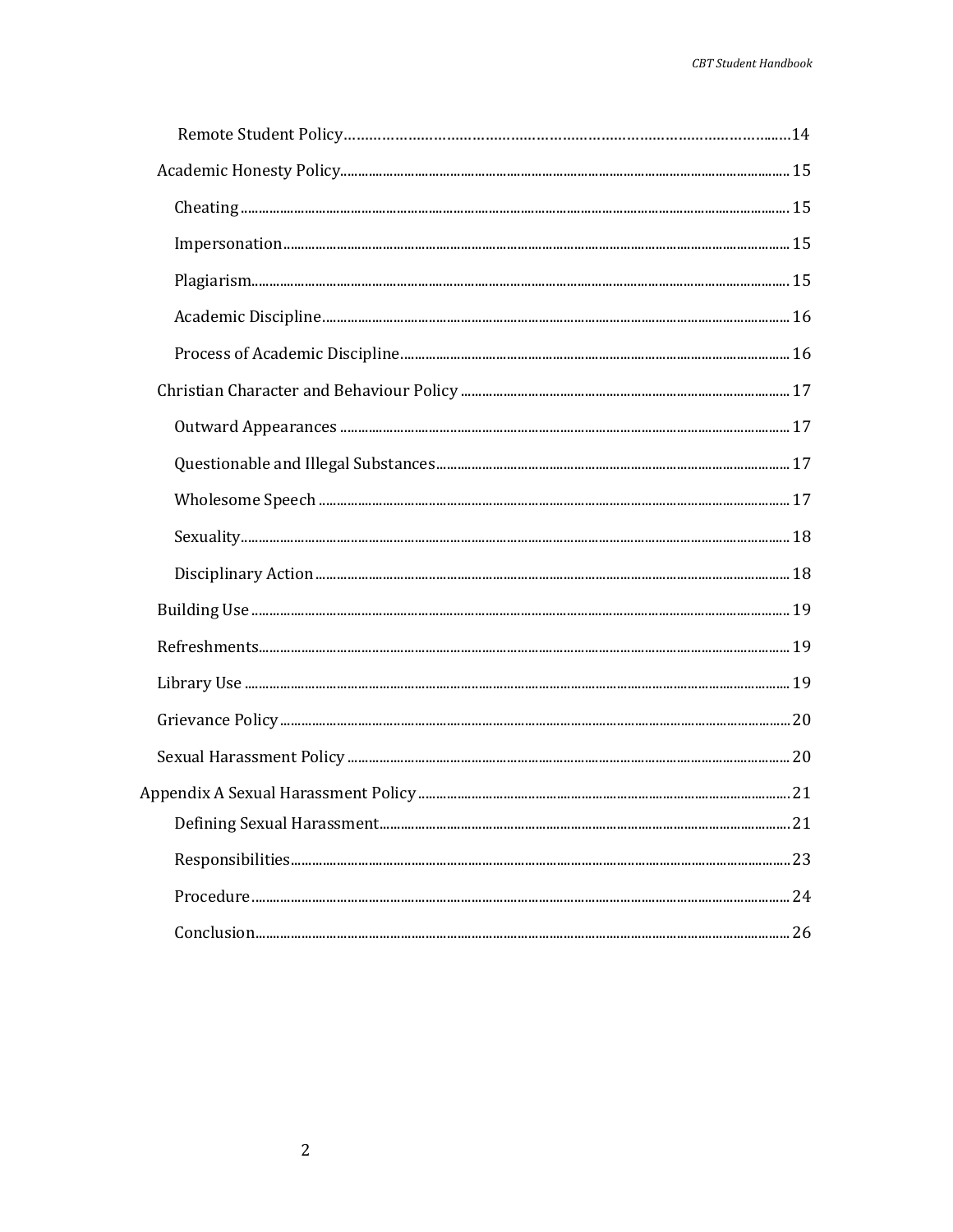<span id="page-3-0"></span>It gives me pleasure to welcome you as a student to the Canadian Baptist Theological College. You are joining a vibrant and growing student body. This campus community will be a strategic part of your school experience. The friends you make today will be your cherished colleagues tomorrow. The faculty members who mentor you in the months ahead will remain your steadfast partners in ministry in the years ahead. God will use these men and women to refine your character, clarify your call, and enhance your competency.

For more than a quarter-century we have been entrusted with the vision of training and theologically educating pastors and other church workers in order that they fulfill the Great Commission of our Lord Jesus Christ in and through local churches throughout the world. To that end we work to provide you with training for ministry that is both biblically accurate and relevant to our context. We believe that it is not enough for us simply to impart knowledge. It is our mission to train God-called men and women for twenty-first century leadership in tough places. We want to foster in the next generation of leaders a desire to go into difficult places and to face courageously the challenges that confront us there.

Thank you for inviting us into your spiritual journey. Together we will experience God extending His Kingdom.

Rob Blackaby, Ph.D.

President Canadian Baptist Theological Seminary and College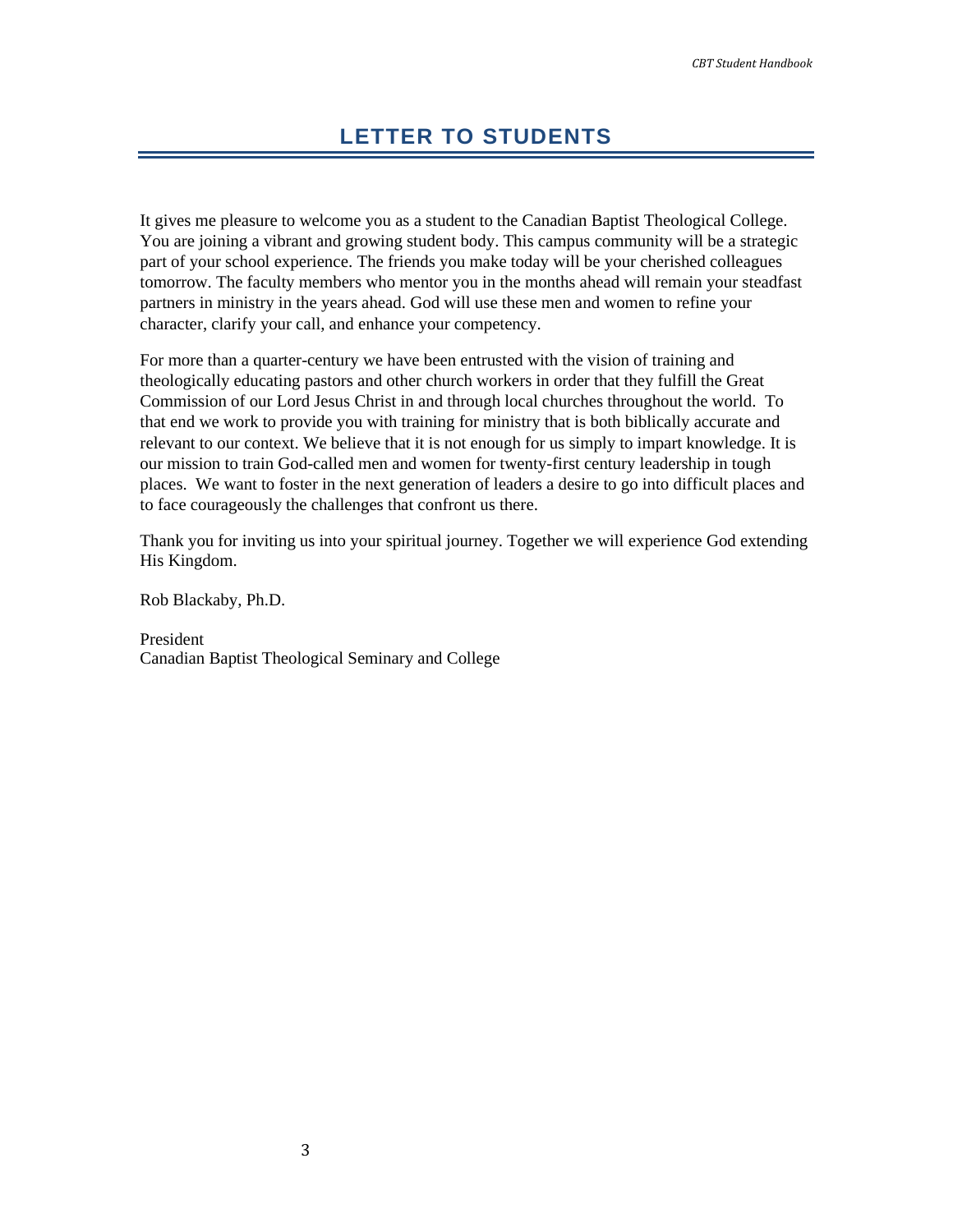# **ACADEMIC INFORMATION**

<span id="page-4-0"></span>The school year is divided into two semesters of approximately 15 weeks each. Students must be enrolled for a minimum of twelve credit hours per semester to be classified as full-time students. The January and summer sessions (J-Terms) consist of a variety of intensive classes, typically from one week in length.

## **ACADEMIC CATALOGUE**

<span id="page-4-1"></span>The Academic Catalogue for the school contains program and course descriptions and is available on the school's website.

The degree requirements listed in the Academic Catalogue at date of enrollment must be met for graduation. Should a student not complete these requirements within four years, he or she will be subject to the degree requirements under the catalogue in effect at the beginning of the fifth year

## **FACULTY ADVISOR**

<span id="page-4-2"></span>At the beginning of their studies, each student is assigned to a faculty advisor who will assist with registration and give guidance in the proper selection and sequence of courses. Although academic guidance is provided through the faculty advisor, *it is the responsibility of each student* to know that he or she is following the academic plan that allows completion of all required courses.

Professors are typically available for appointments Tuesday through Friday from 8 a.m. to 4 p.m. when school is in session. Students are encouraged to make appointments with professors ahead of time.

## **TEXTBOOKS**

<span id="page-4-3"></span>Students are responsible for purchasing their own textbooks and are expected to have them in hand on the first day of class.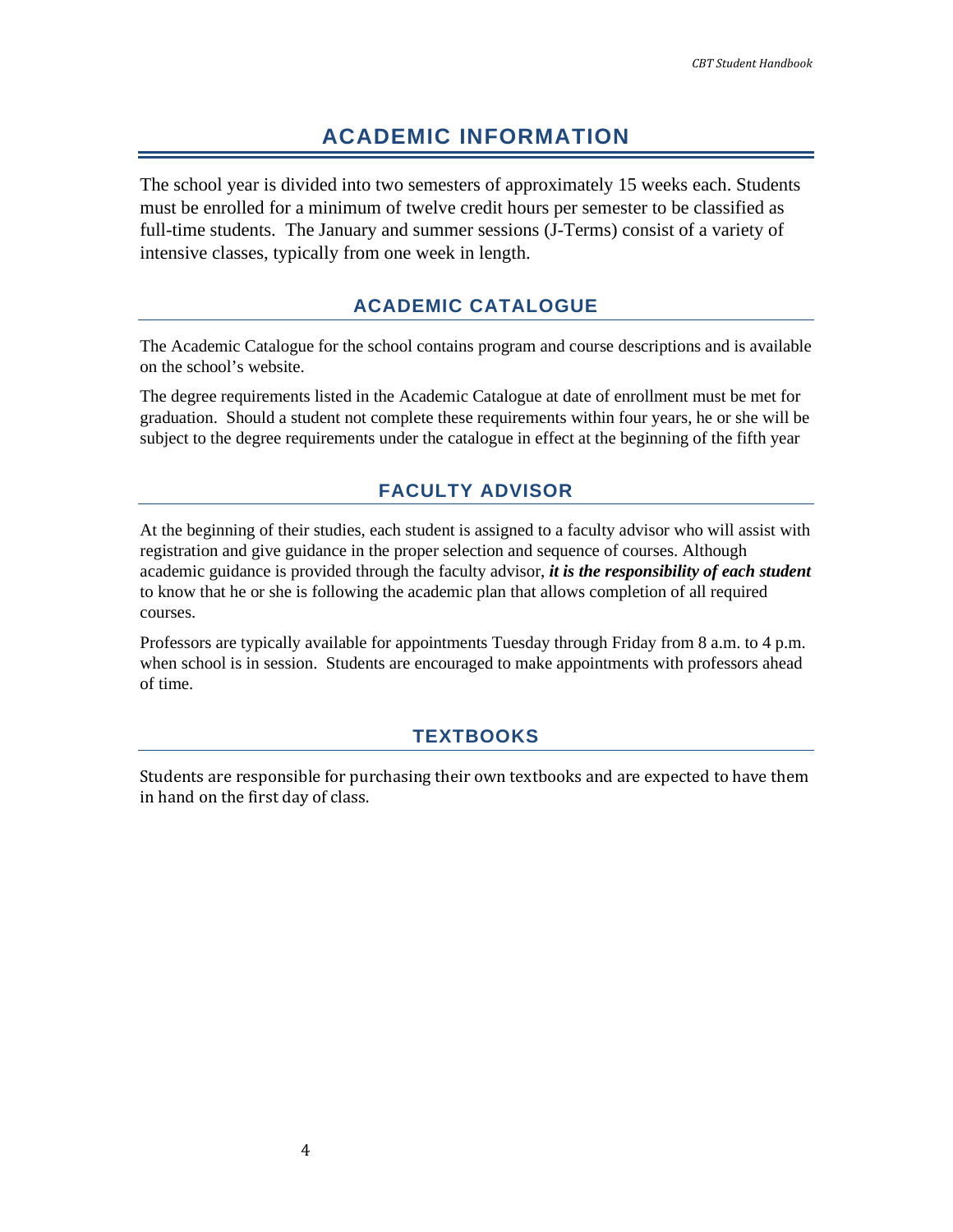## **PROGRAM REVIEW**

<span id="page-5-0"></span>Each student is required to meet with their advisor at least three times during the course of his or her studies for 1) an initial interview during the first semester, 2) a mid-program review, and 3) a final review in the last semester of study. In these meetings the advisor will offer counsel concerning course selection, course load, and other academic concerns. The advisor will also give spiritual and personal encouragement and guidance as appropriate. At each of these meetings the student will complete an interview form and a self-evaluation of his or her progress toward the outcomes and competencies of the respective degree program. Both the Faculty Advisor and the student will sign the completed forms.

Students should arrange for the mid-program review through the Registrar once approximately 50% of the credit hours of the respective degree program have been completed. Students must meet this requirement prior to resuming the second half of their program of studies.

## <span id="page-5-1"></span>**CAPSTONE MINISTRY FOR BACHELOR & DIPLOMA OF CHRISTIAN MINISTRY**

In the Capstone Ministry the student learns from actual experience under the supervision of qualified persons. The goal is to apply, in a ministry setting, the knowledge and skills gained in the classroom to help prepare the student for effective ministry. Four credit hours of Capstone Ministry are required for each degree program for a total of two consecutive terms of study (i.e. semesters or summer term). A minimum of eight hours of ministry each week is required during the semester and sixteen hours per week for the summer terms. The Capstone Ministry experience is guided by the learning covenant which will be signed by the student and the Capstone Ministry supervisor and handed in to the Director of Capstone Ministry at least two weeks prior to the beginning of the Capstone Ministry experience.

Students should request, from the Director of Capstone Ministry, a digital copy of the Capstone Ministry Handbook which gives details for the program and guidelines for developing the learning covenant. Students are bound to the requirements for the Capstone Ministry program as set out in the Capstone Ministry Handbook.

Capstone Ministry may be taken at any time during the course of study after the completion of 24 academic credit hours. Students wishing to enroll in Capstone Ministry should contact the Director of Capstone Ministry *during the semester prior to the anticipated starting date*. It is the **student's responsibility** to initiate and complete the Capstone Ministry requirements.

## **CHRISTIAN SERVICE REQUIREMENT FOR BACHELOR & DIPLOMA OF CHRISTIAN STUDIES**

<span id="page-5-2"></span>Ongoing Christian Service is considered to be an essential component of a Christian education at CBT. For this reason, active church involvement is required of all students enrolled in any degree program. By the end of the first semester of study, students must inform faculty advisors of their choice of a church home during their years of study, and should keep the advisor updated should a change of church home occur. Each student's level of involvement will be verified annually through a questionnaire completed by a pastor or leader of the church. All students are strongly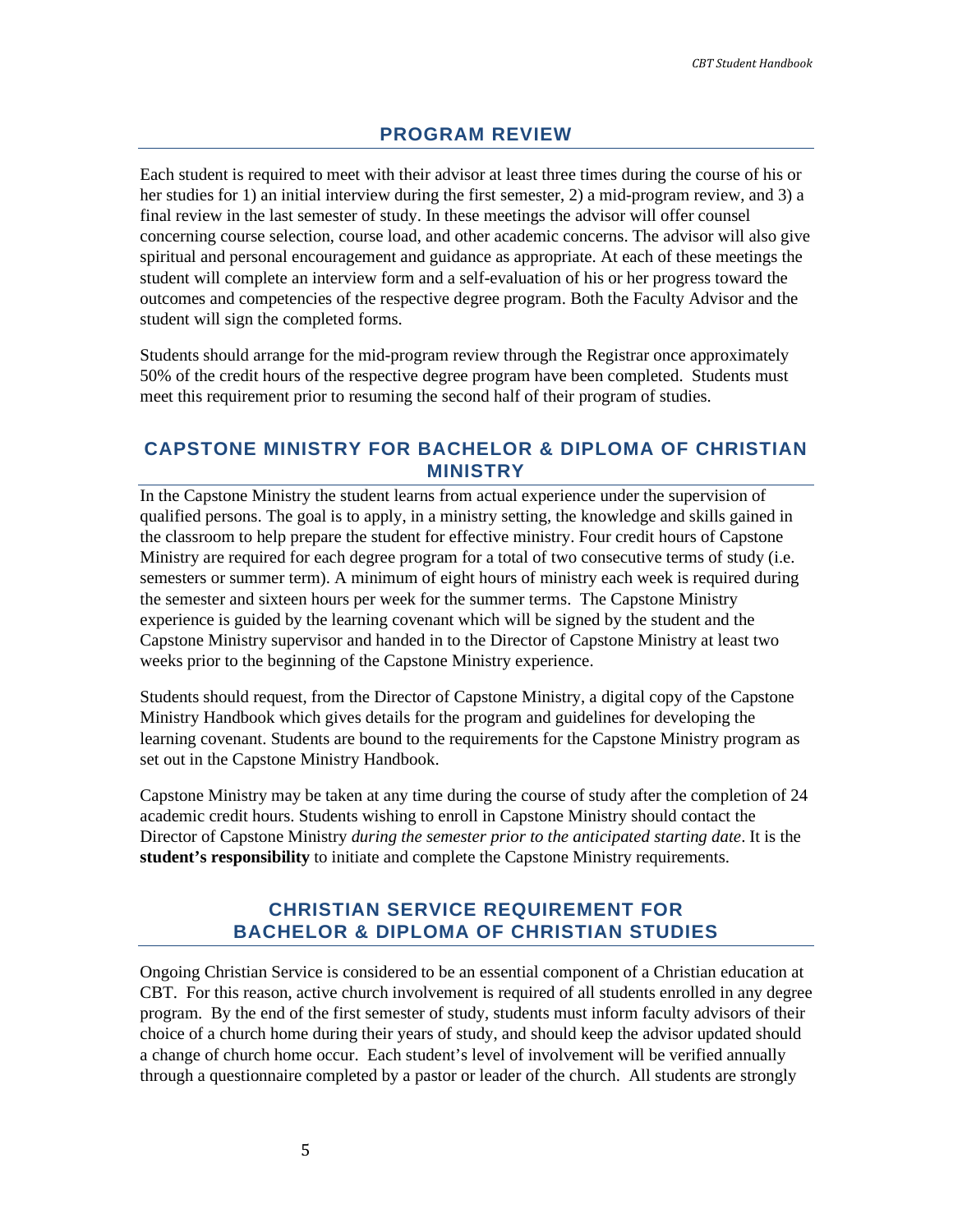encouraged to engage in significant and ongoing service through the ministries of the church and/or in the community at large throughout their years of study at CBT.

Additionally, the BCS degree includes a degree requirement of two semesters (a total of 6 credit hours) of supervised Christian service, a requirement that is satisfied in the courses Christian Service I and Christian Service II. Each semester will include a minimum of three hours of weekly service in a supervised environment, over a period of no less than twelve weeks. Other requirements for these courses include two class sessions per semester (an orientation class at the beginning of the semester and a debriefing class at the end), a final reflection paper, and a supervisor evaluation of the student's service. Christian Service I and II may take place in different service settings. While they do not have to be taken in consecutive semesters, they may not be taken concurrently.

The setting(s) for Christian Service I and II are the choice of the student, with the approval of the Director of Field Education. The Director of Field Education will maintain a list of approved settings. Students may choose from this list, or they may propose a different setting, to be approved by the Director. Each student is responsible for initiating the process of selecting and seeking approval of a ministry setting. Approval of the setting is required for the completion of enrollment in each Christian Service course. Therefore, students should consult with the Director of Field Education by mid-term of the semester prior to enrolling in Christian Service I or II.

## **STUDYING ONLINE**

Canadian Baptist Theological College is currently a residential program. We highly value inperson, life-on-life education. A student who wishes to study as a "Remote Student" and join the classroom live via Zoom may make application for this exception. Applications for this status will be considered on a case-by-case basis and for a minimal number of select courses.

Allowances for residential students to join the class via Zoom occasionally is reserved for emergencies only (for example, requirement to quarantine). All students joining the classroom via Zoom are required to maintain the protocols stated in the *Remote Student Policy*.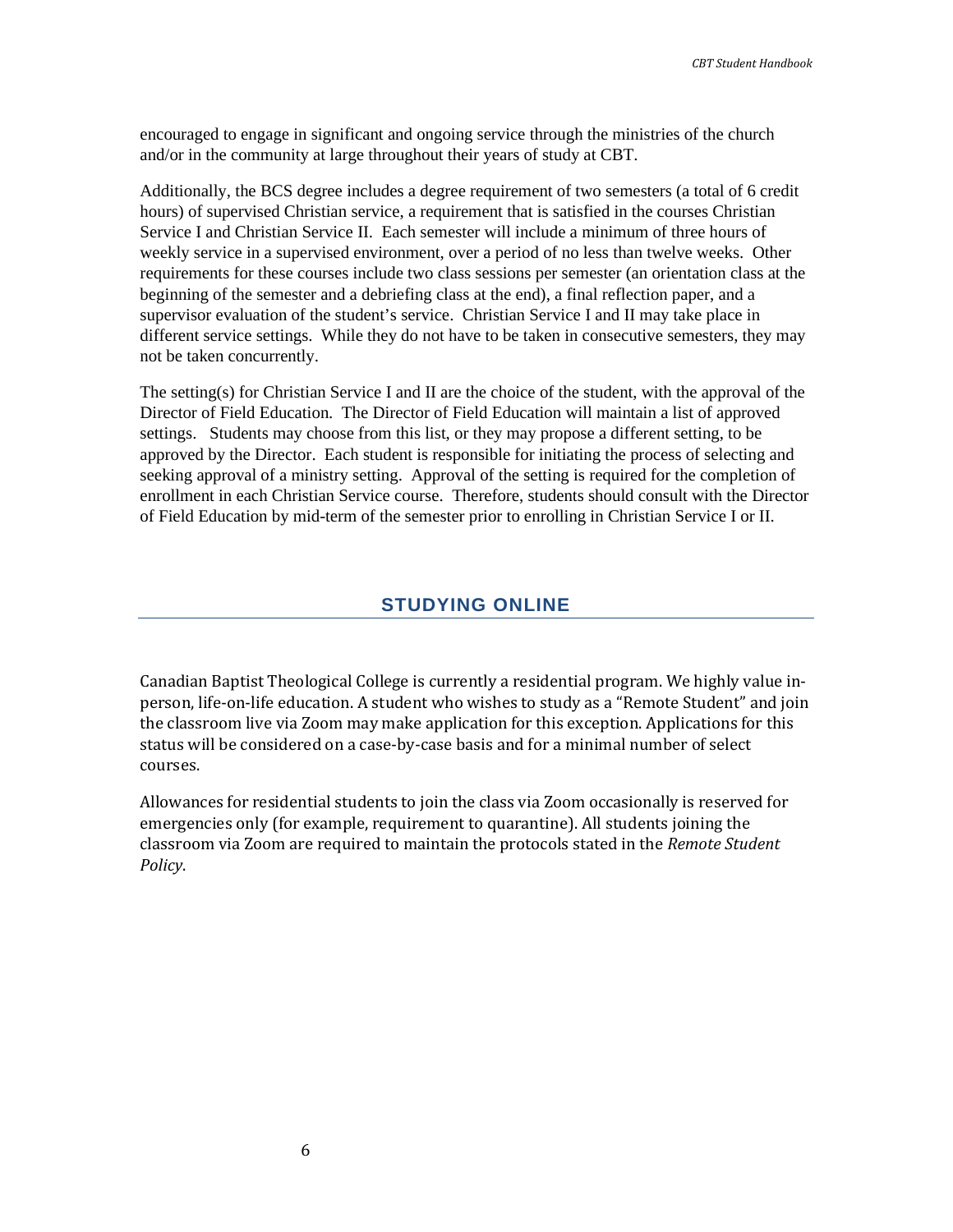## **DIRECTED STUDIES**

<span id="page-7-0"></span>The option of taking a course as a directed study may be available to students due to exceptional circumstances or need. A directed study should generally serve as an opportunity for the student to explore areas of study not regularly covered in the curriculum or that speak to a special interest or need. **Directed studies are not provided for the convenience of student schedules or as an alternative to scheduled classes that were not taken when offered.** 

The following guidelines will be followed:

- 1. A maximum of one directed study for each full year of study (30 credit hours) will be allowed (example: 3 directed studies for BCMin.) and may not exceed three credit hours for any directed study.
- 2. **The student must have a minimum 3.0 cumulative grade point average before a request for a directed study can be considered.**
- 3. Students must complete a Directed Study Request Form and return it to the Registrar before a request can be considered. **Students may not make requests directly to individual professors or advisors.** The appropriate professor and advisor will be notified when a request is received.
- 4. Requests must be evaluated and approved by the Academic Dean and, if approved, must receive the agreement of the professor before proceeding with the request.
- 5. Requests should be made in the normal cycle and time frame of registration for a semester and are subject to the same deadlines and expectations for any other course. Exceptions to this policy will be considered only in cases of extreme emergency or hardship. **It is the sole responsibility of the student to initiate the written request and to comply with all requirements and deadlines.**
- 6. Upon approval of the request, the professor and the student will draft a learning proposal (contract) that will reflect the focus and requirements for the course. The proposal must be submitted to the Academic Dean for final approval. The proposal must reflect a quality and discipline of work equal to that expected for regular classes. A copy of the request, proposal, and certification of completion will be placed in the student's permanent file.
- 7. **A Directed Study Fee will be charged per semester hour in addition to normal tuition fees.**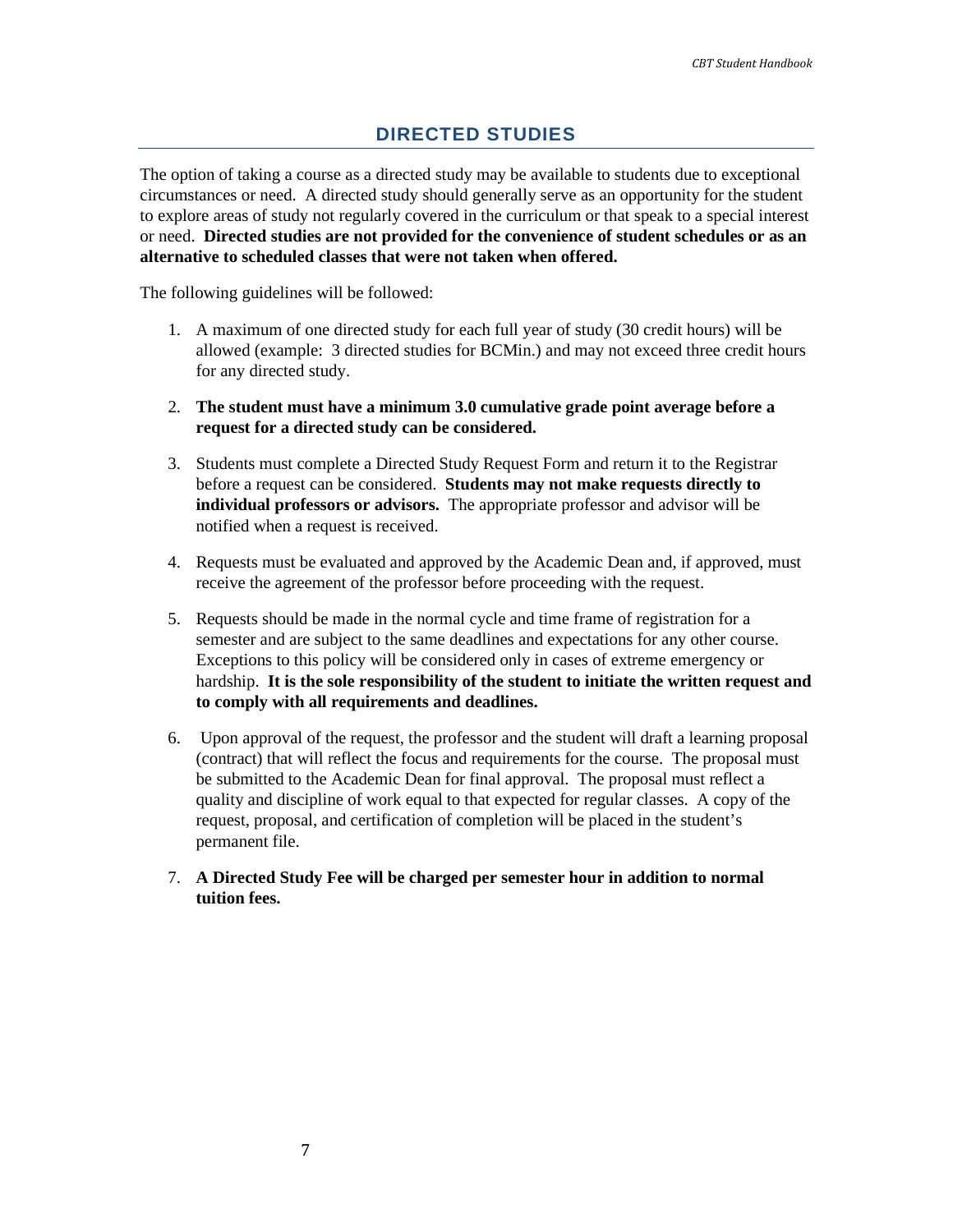## **FREEDOM OF INQUIRY**

<span id="page-8-0"></span>Canadian Baptist Theological College is firmly committed to upholding freedom of inquiry as an indispensable principle for good theological education in every aspect of its institutional life and in relationship with its public. Of particular importance is the student's freedom of inquiry. The school will uphold the freedom of inquiry necessary for genuine scholarship and as articulated by its statement of faith and in adherence to biblical teachings and principles. Students are encouraged to follow established grievance procedures or file an ABHE Standards complaint if they feel freedom of inquiry is not provided. In like manner, the school expects students to treat fellow students, faculty and staff with respect for their opinions and with behaviour reflective of Christian values.

## **GRADUATION**

<span id="page-8-1"></span>Graduation is for those students who have fulfilled all of their course requirements and who have paid all of their fees, rents or other financial obligations to the school. Participation in the graduation ceremony is required of all graduates. Exception requests must be submitted to the Academic Dean at least 60 days prior to graduation.

Graduation exercises will be held on the Saturday immediately following final exams in the Spring semester.

The Registrar and Academic Dean give overall leadership and provide general planning for graduation events.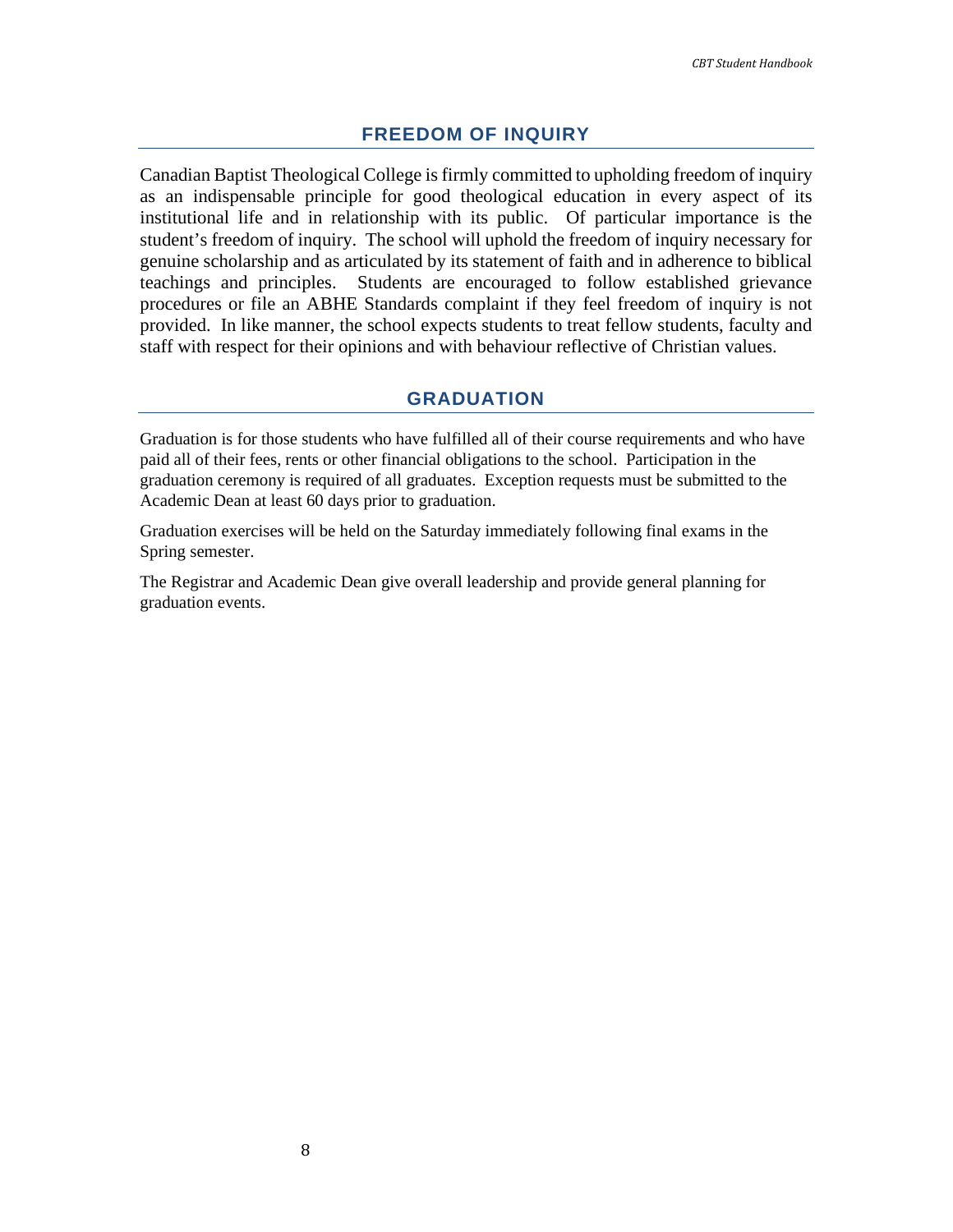# **SCHOOL ACTIVITIES**

## **CHAPEL**

<span id="page-9-1"></span><span id="page-9-0"></span>Chapel services are conducted during specified times and days of the week. The purposes of chapel are to worship, to engage in Bible study, to be encouraged, and to receive instruction in the Christian ministry. Students are expected to attend all chapel services. Required chapel attendance for all enrolled students is as follows:

- Samuel program  $-2$  semesters
- $\blacksquare$  BCMin 2 semesters
- $\blacksquare$  DCMin 2 semesters
- $\blacksquare$  BCS 4 semesters
- <span id="page-9-2"></span> $\blacksquare$  DCS – 2 semesters

## **FELLOWSHIP**

<span id="page-9-3"></span>We value time together with students, faculty, and staff. There will be consistent time each week to enjoy refreshments and conversation. We also encourage students and their families to gather for the purpose of building community.

## **SPIRITUAL EMPHASIS WEEK**

At the beginning of the academic year, a week of extended chapel time is set aside for spiritual renewal. This week sets the tone for the school year by allowing the school family the opportunity to make sure their heart, mind and life are in harmony with God's will. Various topics related to the Christian faith are covered. Everyone is expected to take part in Spiritual Emphasis Week.

## **JOURNEY GROUPS**

<span id="page-9-4"></span>Faculty members lead a Journey Group of students each year. These groups meet regularly during each semester. This is a time for faculty and students to build relationships and strengthen their walk with God. Students will be given the opportunity to join a Journey Group of their choice at the beginning of each semester.

Required Journey Group participation is as follows:

- Samuel program Experiencing God Life Group I  $&$  II
- $\blacksquare$  BCMin 2 semesters
- $\blacksquare$  DCMin 2 semesters
- $\blacksquare$  BCS Experiencing God Life Group I & II plus 2 semesters
- $\blacksquare$  DCS Experiencing God Life Group I & II plus 2 semesters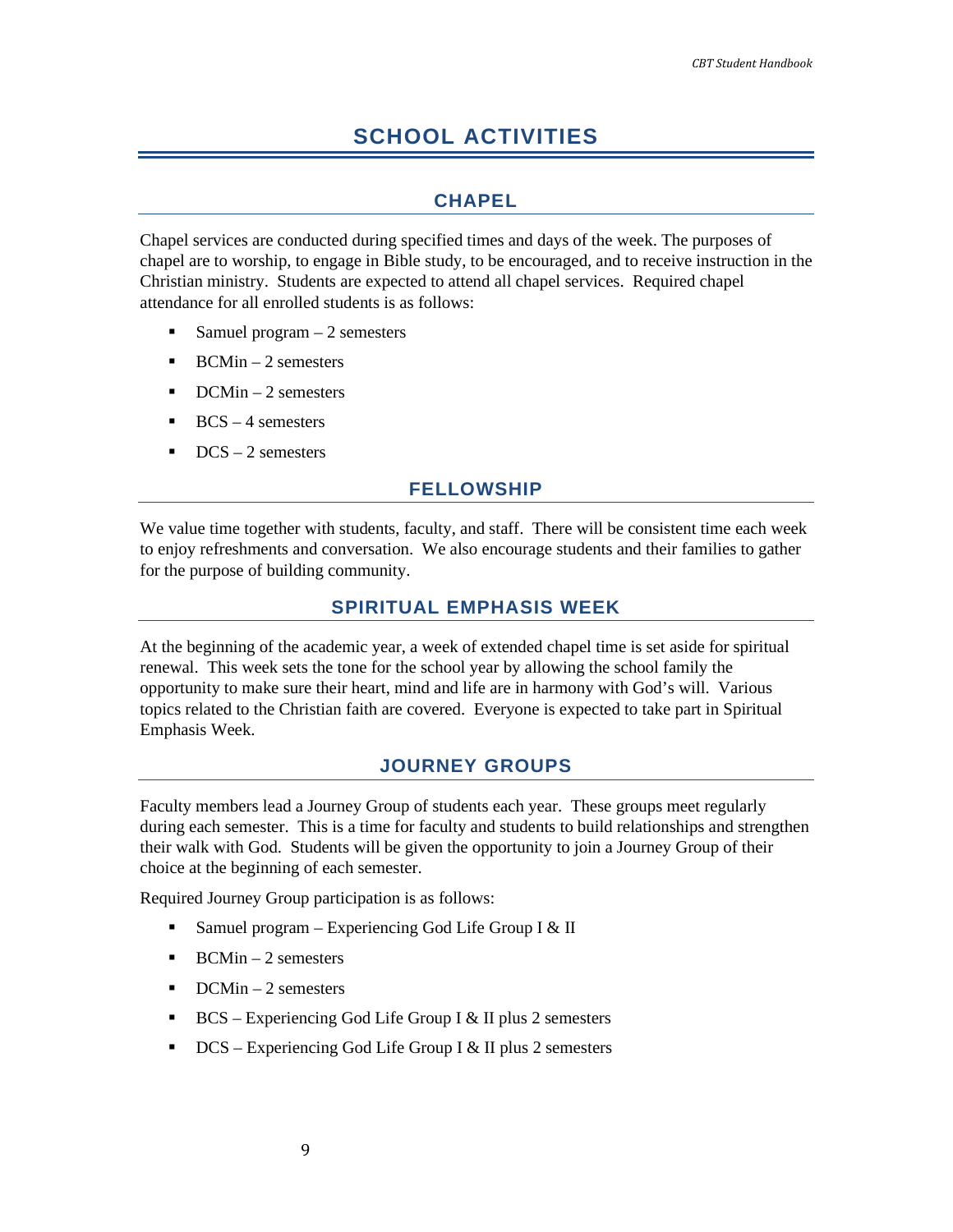## **CBT AND THE LOCAL CHURCH**

<span id="page-10-0"></span>One of the expectations for every fully enrolled student is that each one will be actively involved in church life and ministry during their studies. This not only provides a context within which to appreciate what is learned in the classroom but also enriches students with experience that prepares them for future ministry. Faculty advisors will request an annual church involvement report from each student's pastor or church leader who will verify that he or she is indeed taking advantage of this "classroom-outside-the-classroom." Students must keep the church contact information updated in Populi.

## **SEMINARY DAY**

<span id="page-10-1"></span>The first Sunday of Spring Break is Seminary Day, when selected college and seminary students travel to speak in participating churches across Canada. Seminary Day is a key element of training God-called men and women for twenty-first century leadership. It represents a valuable opportunity for on-site training under the watchful eye of current pastors.

The student's experience most often involves preaching the morning message, but alternately may involve working in various other roles and always includes sharing a report about the college and seminary. There will be additional opportunities to be involved by sharing your testimony on video for a Seminary Day digital presentation. The weekend comes laden with insightful conversations from experienced pastors about church leadership and ministry life. It also helps to promote our school's vision with some of our supporting churches.

Travel costs are covered by the seminary's *Friends of Mike and Nancy McGough Seminary Day Fund*. Food, lodging, honorariums and local transportation are supplied by the hosting church. Students are encouraged to apply.

## **SPECIAL EVENTS**

<span id="page-10-2"></span>The Student Life Director will work with the students in planning and scheduling special events. Any event must be cleared through the school calendar and a building use request form must be completed.

If these events involve a change in the normal academic schedule of classes, special authorization should be secured well in advance from the Academic Dean.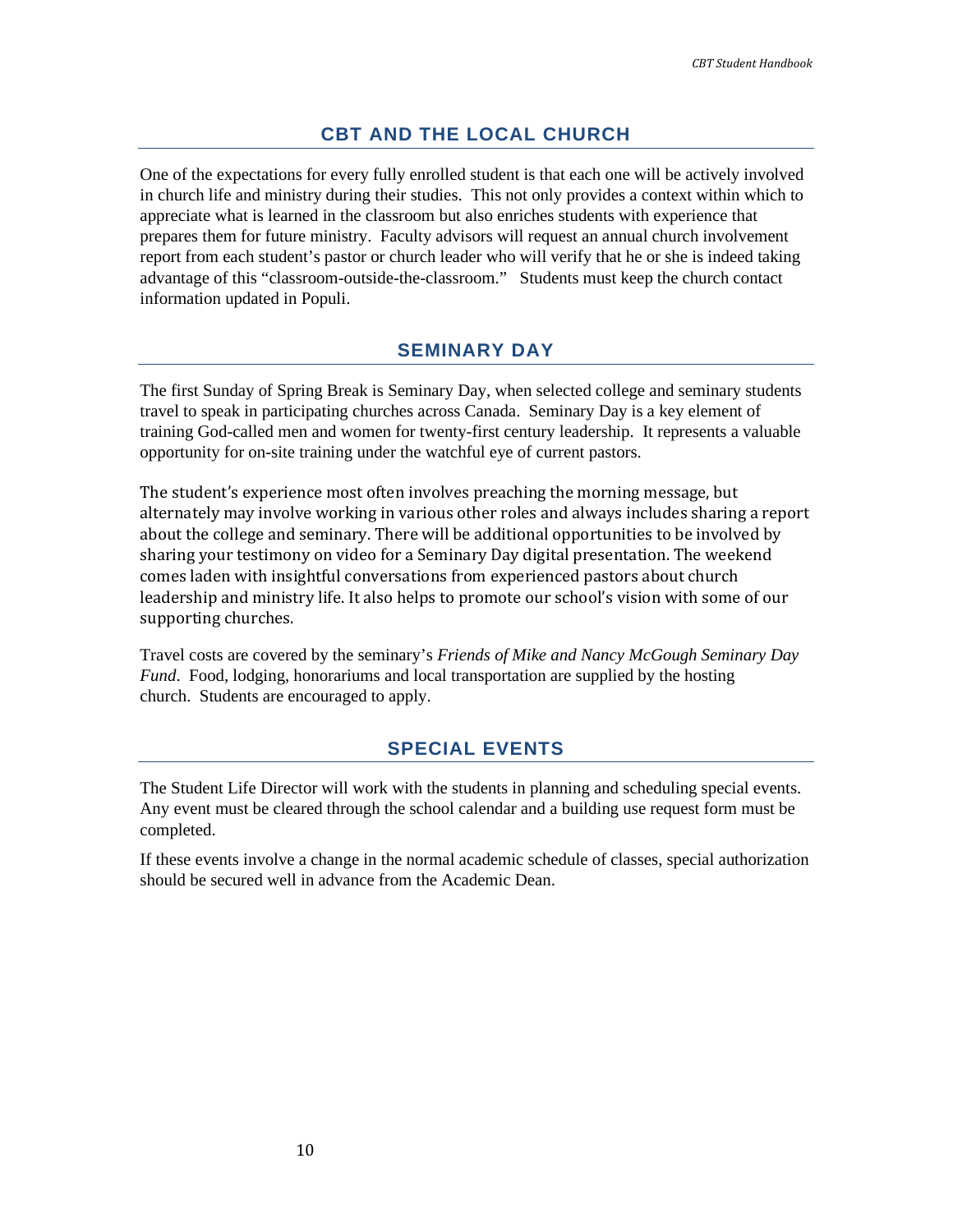## **STUDENT COUNCIL**

<span id="page-11-0"></span>The key role of the Student Council is to promote community life for students in the seminary family (whether resident or non-resident). In order to function to its maximum potential, this council operates as a team, with a chair person selected to ensure there is consistent progress. The Student Council is intended to serve the student body in three highly significant and unique capacities:

1. Represent students to administration.

While school is in session, the president, the Student Life Director, and a representative from the faculty will meet with the Student Council no less than once per month. The council will be strategic in helping to maintain good morale among the student body. It will also provide student representation in discussions related to policies and procedures that affect the members of the student body.

2. Provide an appropriate peer advocate.

Through highly visible promotion, the Student Council will be identified as a peer advocacy group. This would be the most appropriate group with whom a student can register concerns. This would also be the group most suited to represent administration, faculty, and staff to students.

3. Coordinate and execute strategic social events for students.

There are strategic times throughout the year when social functions need to be coordinated in order to minister to the general student body. Such functions include the BBQ to begin the school year and welcome new students, a Christmas event, and graduation. Also important is the coordination of Friday Fellowship hours, scheduled each Friday while classes are in session.

**Other Issues**: Because the Student Council has a significant role in seminary community life, it is advisable that the election of new members be held early in April, so that the new council can begin meeting during the summer in preparation for the commencement of fall classes. It would further be advisable that the council be comprised of junior and senior class members, rather than first year students.

**Elections**: The mode of election should be as follows: Each member of the student body has the right to nominate one person for inclusion on the Student Council. After all nominations are submitted, the current council will weigh the names and select a list of council members. That list of members will be voted on by the general student body by mid-April, and the new council will be introduced at the Awards Chapel during the final week of classes.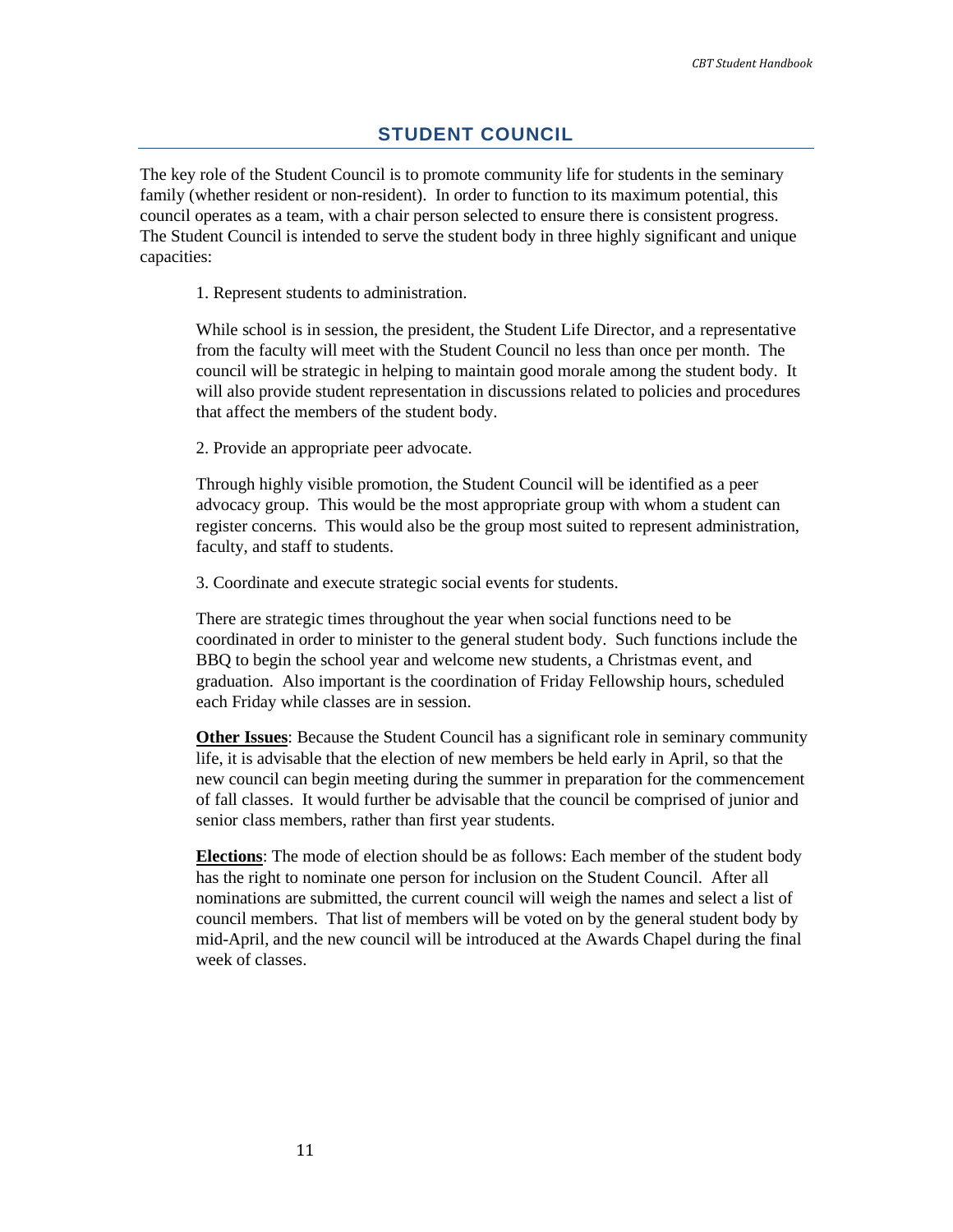# **POLICIES AND PROCEDURES**

## **CLASS ATTENDANCE POLICY**

<span id="page-12-1"></span><span id="page-12-0"></span>Students are expected to attend all meetings of all classes in which they are enrolled. Unless previously approved by the professor, a student absent for more than two class hours per credit hour for the course will not receive credit for the course. For instance, students may not miss more than two hours of class time for a one-credit-hour course; four hours for a two-credit-hour course, or six hours for a three-credit-hour course.

Additionally, students are expected to begin and end each class according to the established time schedule for that course. Students are required to arrange work and personal commitments so that they do not interfere with the normal class schedule. No allowance will be made for non-emergency late arrivals and early departures, particularly in relation to quizzes/exams and other scheduled class activities.

## **COMPLETION OF ASSIGNMENTS**

All assignments are due on the date set by the instructor. Work will not be accepted that is more than two weeks overdue. Students may not submit the same material for credit in more than one course without prior approval of the instructor.

Students who have not completed all of their work in a course, so that a final grade can be assigned, must formally request an incomplete ("I") in the course before the end of the semester. The written request must be submitted to the instructor and include rationale and explanation for the request as well as a plan of action to complete the work. All work must be completed within thirty days from the last day of class. An incomplete ("I") will be granted at the discretion of the instructor with the consent of the Academic Dean. If work is not completed satisfactorily within the granted extension, the "I" will automatically be converted to an "F".

## **SEVERE WEATHER POLICY**

<span id="page-12-2"></span>In the event of extreme weather conditions that make either travel to the school or the conducting of classes unsafe or unreasonable, the following policy will apply:

When severe weather conditions occur or are predicted, a decision regarding class cancellations or delays will be made by the Academic Dean or other authorized person no later than 6:00 am of the day in question. Notification of class cancellations or delays will be via a pre-recorded message on the school phone system (extension 800) and posted on the school website. Closing notifications will be in place by 6:30 am. The absence of closing announcements through these media will indicate that the class schedule has not been altered and that all school services will be in operation, though possibly delayed or scaled down. **Due to a number of uncontrollable variables, the closure of schools or other institutions in the Calgary/Cochrane area will not necessarily determine the status of the school's operations.**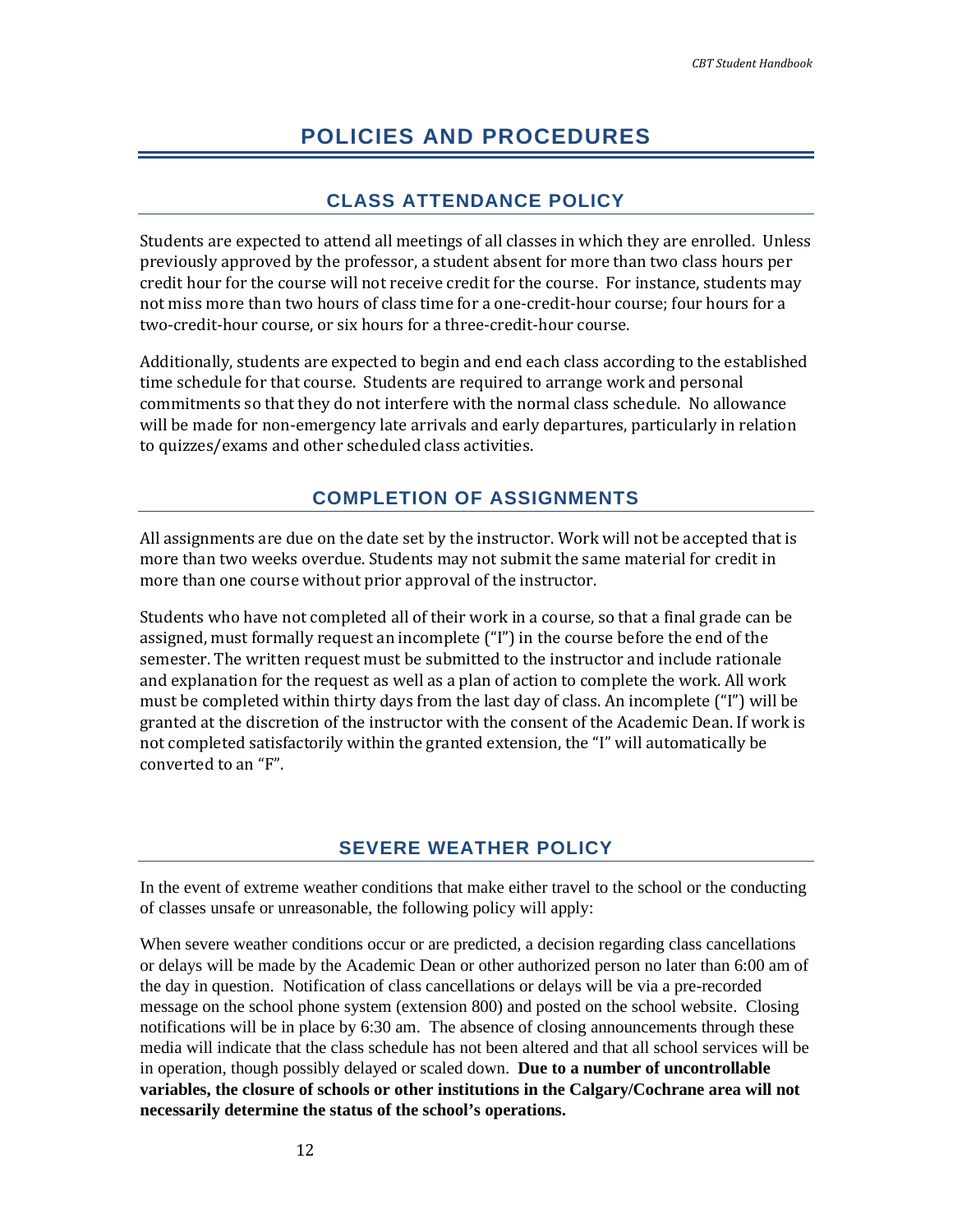It is neither the intent nor desire of the school's administration to place students, faculty or staff at risk due to severe weather conditions. Recognizing that weather and driving conditions can vary significantly over the region, we encourage every person to make his or her own decision regarding the advisability of traveling in severe weather. We would rather one delay arriving for work or class or miss a day than be placed at an unusually high level of risk. In such circumstances, the reasonable and courteous action expected of students would be to notify the school by phone of their situation at their earliest convenience. In the case of such absences, student and employment policies regarding absences or late arrival will be in force.

## **USE OF ELECTRONICS IN THE CLASSROOM**

<span id="page-13-0"></span>Audio or video recording of an instructor's lectures or conversation without the express prior permission of the instructor is prohibited.

Use of a computer in the classroom is a privilege and not a right. Computers are to be used for classroom activities only. They are not to be used for internet surfing, emailing or other activities without the permission of the instructor.

## **COPYING AND COPYRIGHTS**

<span id="page-13-1"></span>Copying machines are available for personal copying on a charge basis. These machines are intended only for production of a limited number of copies. Individuals with a large amount of copying work should yield the use of the copying machine to those with short runs, as a matter of courtesy.

The school complies with all current copyright laws and regulations and expects students, staff and faculty to do the same. Copyright regulations are posted by all copiers and the full policy is printed in the library handbook.

When students are required to provide multiple printed copies of papers or other documents for all or part of the class as a requirement for an assignment, the student is responsible for the duplication and expense of those copies. A photocopier is available in the library for student's use.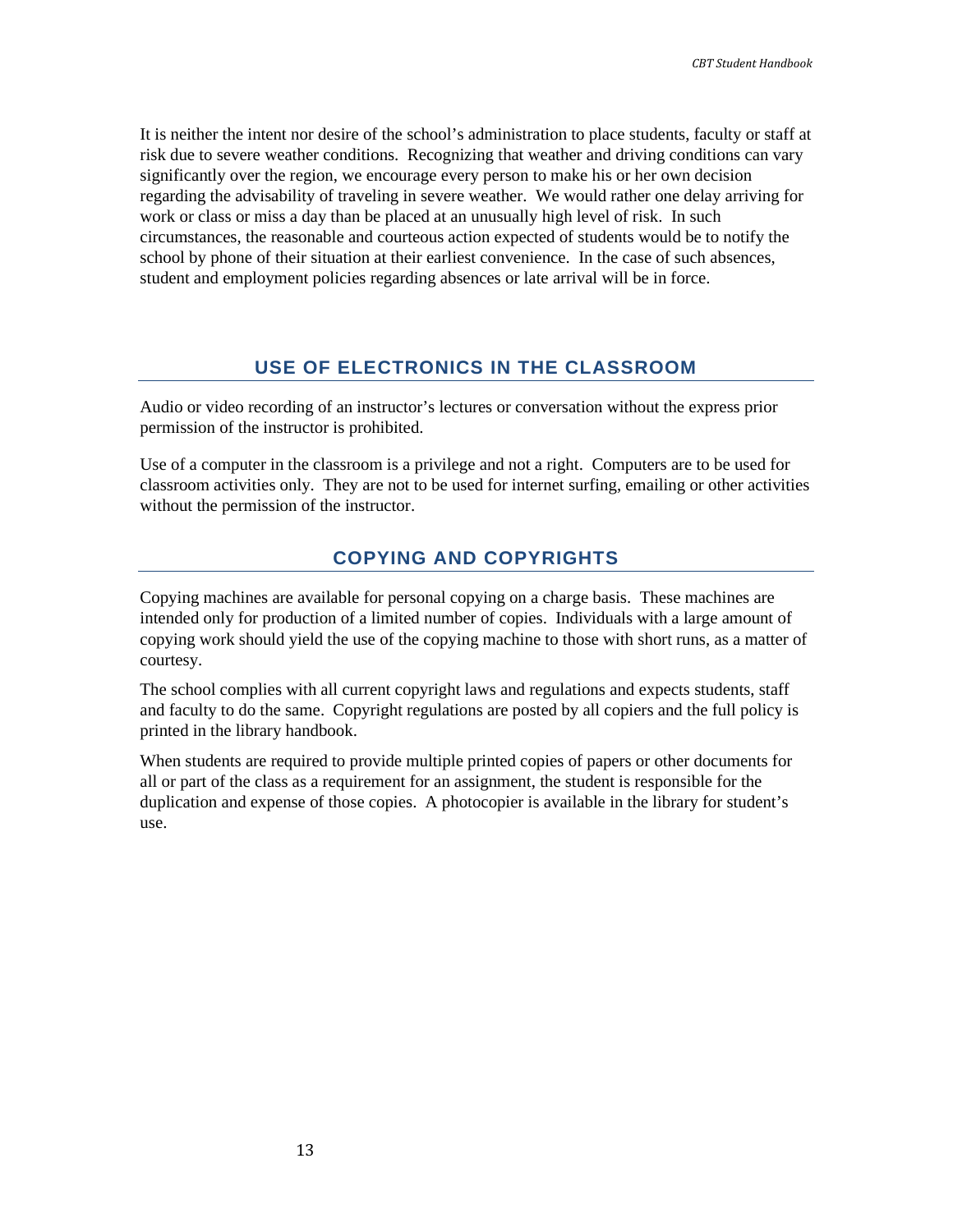## **REMOTE STUDENT POLICY**

#### **Remote Student Policy & Agreement**

Remote Courses allow for students to participate in live, on-campus courses via the internet without actually being physically present in the classroom.

Conditions:

• Because remote students will be expected to participate in the course just like students in the physical classroom, they must have access to stable, high-speed internet as well as a webcam and headset/earbuds with microphone.

• To actively participate in class, students must stay engaged with lecture and online access, having the ability to interact consistently with professor and other students.

• Students must be at their computers in a private setting for the duration of the class time each week (i.e. not a café, open/public space, car, beach, or other non-private settings).

• Students must abide by the policy in the student handbook for dressing appropriately for online classes just as they would in the classroom.

• Students will be asked not to eat while in online class, just as classroom students.

• Only the enrolled student is allowed to view or participate.

• Courses (including any course materials) may contain confidential, proprietary, privileged, and/or private information. Any statements or information shared in the course are confidential and intended solely for the student enrolled in the course. Any disclosure, reproduction, distribution or other use of course information or any materials to an individual or entity other than the student is prohibited.

- Courses may not be recorded.
- Failure to meet these conditions could result in expulsion from the course.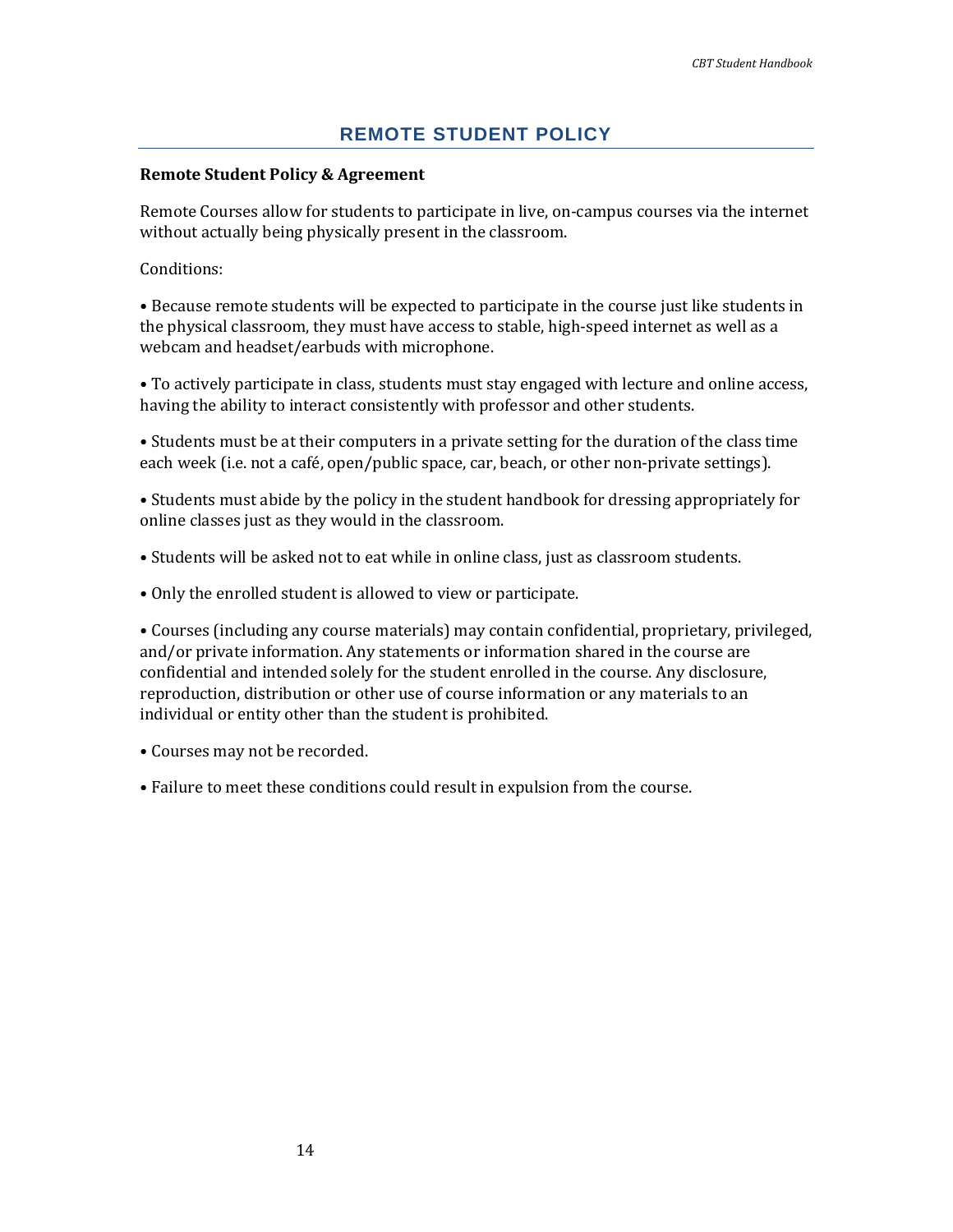## **ACADEMIC HONESTY POLICY**

<span id="page-15-0"></span>CBT is committed to high academic standards and expects students to achieve these in a manner marked by integrity and honesty. The school expects all students to uphold this principle and considers any act of academic dishonesty such as plagiarism, impersonation or cheating as a serious offence that will be subject to disciplinary action.

#### **CHEATING**

<span id="page-15-1"></span>Cheating is the purposeful and concealed use of unauthorized aids, assistance, materials or methods on examinations, assignments, reports or other work used to evaluate student performance. Examples include the following:

- Providing information to another student or obtaining it during an examination
- Use of unauthorized or concealed materials on an examination
- Obtaining by improper means examination papers, test or quizzes; use or distribution of such materials to others
- Copying from another student's work
- Allowing one's own work to be copied
- Submitting another person's work as your own
- Providing papers, essays, or take-home examinations for another person to submit as their own
- <span id="page-15-2"></span>• Submitting an assignment when a major portion has been previously submitted or is being submitted for another course without prior permission of all instructors involved

#### **IMPERSONATION**

Impersonating another student or allowing oneself to be impersonated for purposes of taking exams or carrying out other assignments will not be tolerated.

#### **PLAGIARISM**

<span id="page-15-3"></span>Plagiarism is the act of presenting someone else's ideas, writing, work or other intellectual property as one's own.

To "plagiarize" is to submit someone else's work as your own. In submitting material for credit, all forms of plagiarism are prohibited. Copying another student's work, citing printed material without acknowledging the original source, and taking information off the internet without giving credit are considered plagiarism.

Examples include the following:

- Presentation of all or part of another person's work without properly quoting and citing the source within the text of the paper.
- Failing to cite the correct source of a quotation
- Not acknowledging images, designs, digital, audio and video files whether published, unpublished or posted electronically or on the web
- Substantially paraphrasing without acknowledging the source even though you have used your own words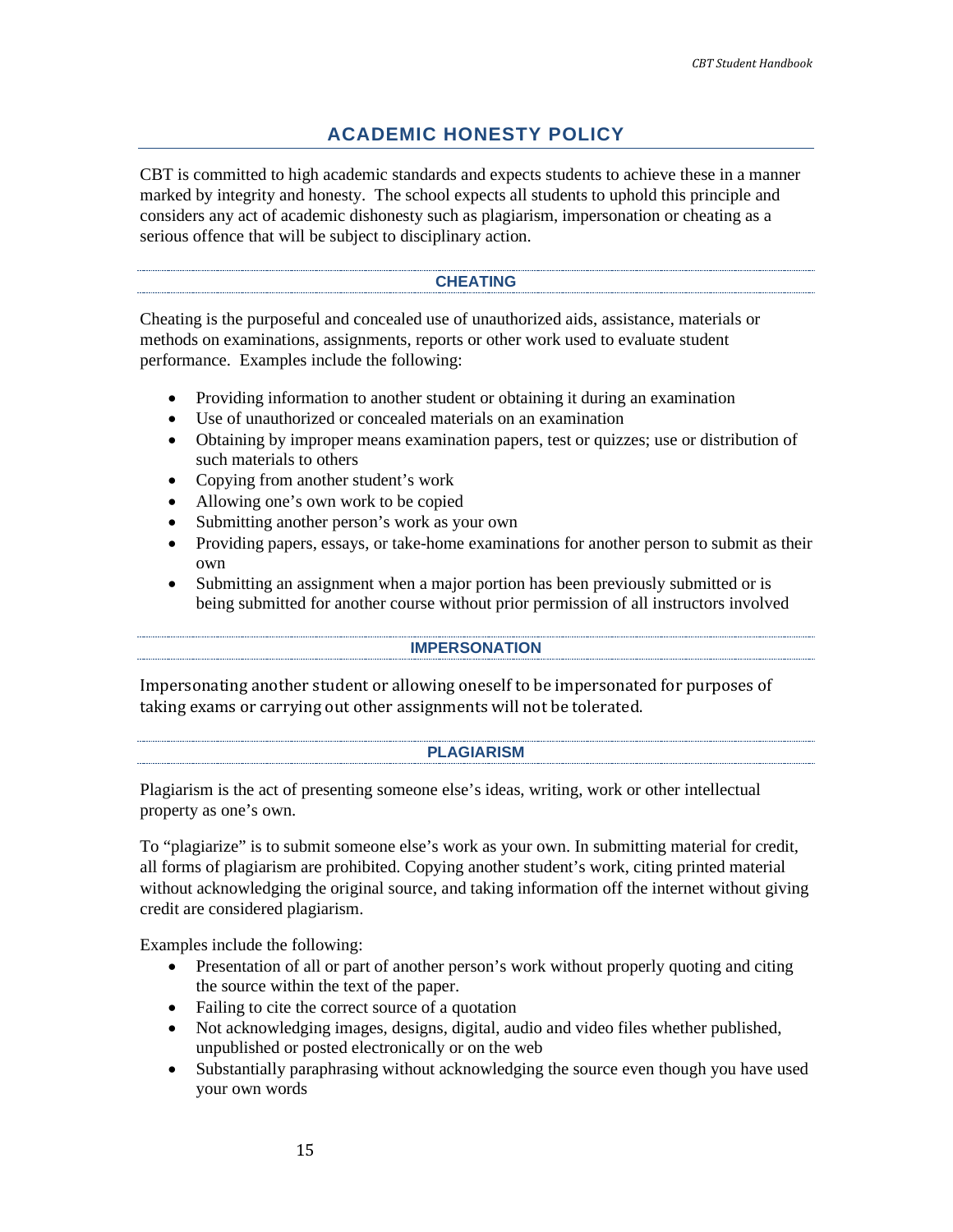All forms of plagiarism will not be tolerated and could result in a failing grade for the assignment. Plagiarism could also result in further academic disciplinary action, including dismissal from the school.

#### **ACADEMIC DISCIPLINE**

<span id="page-16-0"></span>Penalties for academic dishonesty may include but are not limited to the following:

- Resubmission of the assignment or examination with grade penalty
- Failing grade in the assignment, examination or test
- Failing grade for the course
- Disciplinary probation for the remainder of the student's program of study. This will include a note in the student's file and a notation may or may not appear on the student's transcript indicating a breach of academic honesty has occurred.
- Suspension from the course or program of study for a period not less than one semester. While suspended, courses taken elsewhere are not eligible for transfer credit.
- <span id="page-16-1"></span>• Dismissal from the school

#### **PROCESS OF ACADEMIC DISCIPLINE**

If a student is deemed to have committed academic dishonesty, the student may be subject to academic discipline. The following outlines the process used in such cases:

- 1. The instructor will assess the severity of the alleged infraction and initiate a disciplinary process.
- 2. The instructor will meet with the student to discuss the alleged infraction and provide opportunity to the student for explanation or confession. At this point the instructor may choose to impose an academic penalty consisting of resubmission of the academic work, a written reprimand, or submission of a failing grade for the academic work.
- 3. If this is a first offence, the instructor is responsible for notifying the student of the offence and securing the student's acknowledgement that they have committed the offence.
- 4. If the outcome is not deemed satisfactory by the instructor, the instructor will refer the complaint with accompanying documented evidence to the Academic Dean who will submit the complaint to a Faculty Subcommittee on Academic Integrity.
- 5. The Committee will investigate the complaint and recommend a resolution. Any course failure, suspension or dismissal resulting from academic dishonesty will be the action of this committee.
- 6. A student may apply in writing to the Academic Dean to appeal the decision or to have a notation expunged from his/her academic record on the following grounds:
	- a. There is evidence available that was not considered in the decision.
	- b. There is evidence of prejudicial treatment in the decision.
	- c. The appropriate process, as outlined was not followed.

The full faculty has final jurisdiction in matters of academic dishonesty.

7. All cases of academic dishonesty will be reported to the Registrar and the Academic Dean.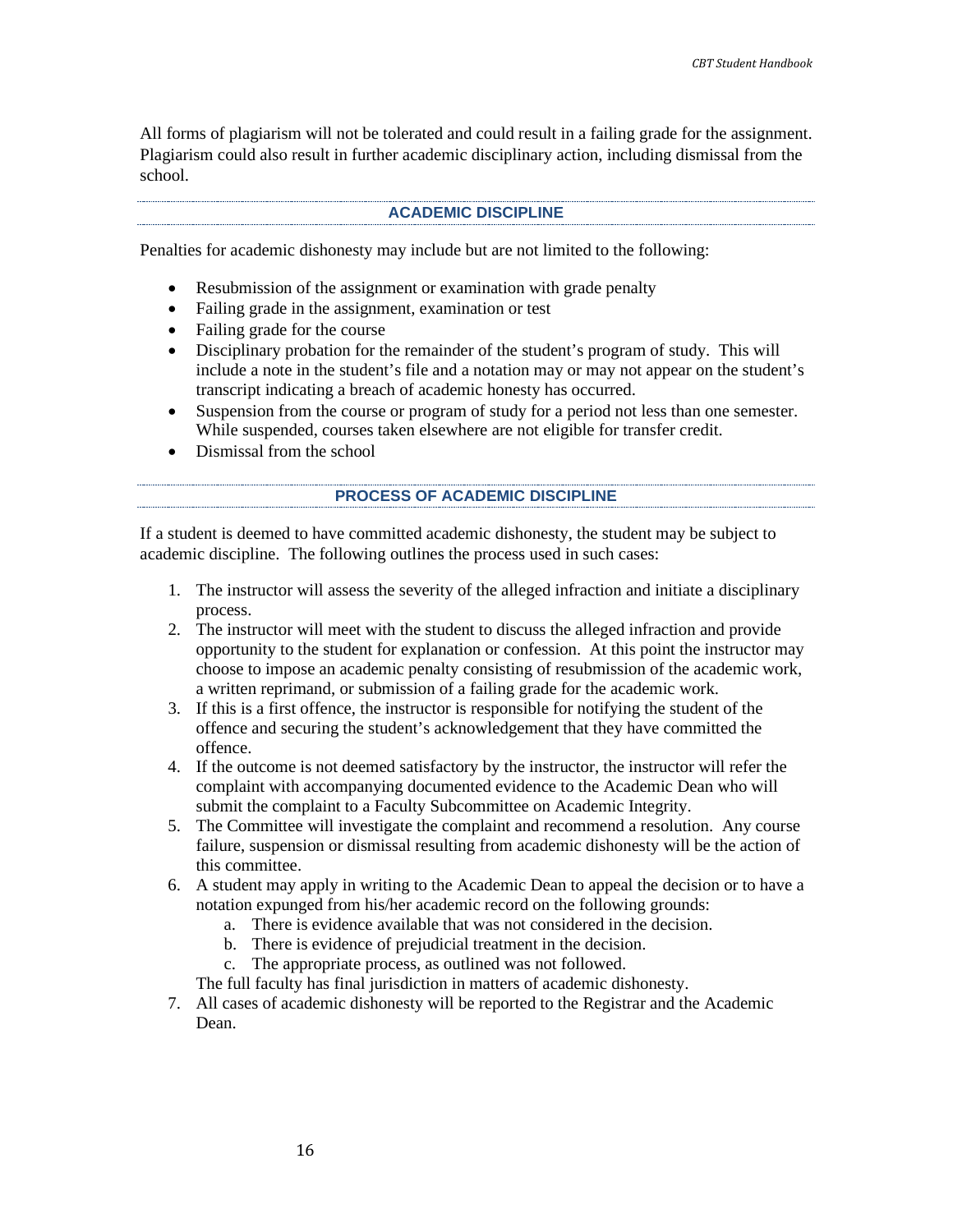## **CHRISTIAN CHARACTER AND BEHAVIOUR POLICY**

<span id="page-17-0"></span>Students attending Canadian Baptist Theological College are expected to conduct themselves in such a way as to demonstrate genuine Christian conversion and a maturing Christian faith. Students should live in such a way as to bring honour to the Lord Jesus Christ and to reflect positively on the school. The Apostle Paul's instructions to the church at Corinth serve as an excellent goal for students, faculty, and staff alike. "Therefore, whether you eat or drink, or whatever you do, **do everything for God's glory**." (1 Cor. 10:31)

Naturally, Christians from different cultures and various traditions have applied this scriptural principle in different ways. The following guidelines are ways in which the CBT family seeks to implement this principle and live according to biblical teachings in a few specific areas.

#### **OUTWARD APPEARANCES**

<span id="page-17-1"></span>Students are expected to dress in a way that reflects modesty and neatness. Being considerate of each other reflects the values of Christ. This also includes proper attention to personal hygiene and grooming. Some in our community consider it inappropriate for men to wear a hat indoors and especially in a worship service. The CBT environment includes housing, classrooms, offices, and places for recreation and worship. Keep in mind that apparel in some settings may not be appropriate in others. Maintaining an appropriate outward appearance shows respect for fellow classmates and instructors and also contributes to a positive learning environment.

#### **QUESTIONABLE AND ILLEGAL SUBSTANCES**

<span id="page-17-2"></span>The CBT campus is an alcohol-, tobacco-, and drug-free environment. The storage and consumption of the aforementioned substances is not permitted on school property. At our school and in our community, the safety and security of the inhabitants is highly prioritized, particularly since there are so many little ones. The Bible is also clear about prohibiting drunkenness and commanding self-control in all aspects of life. Substance abuse, even of legal drugs, can lead to life-destroying addictions. The smoke-free policy will be provided at the time of orientation and made available in the Business Office throughout the year.

As an exercise in spiritual discipline and consideration for fellow Christians, students are expected to refrain from the use of alcoholic beverages, tobacco, and drugs while they are enrolled at CBT. Such a limitation of personal freedom maintains and preserves the unity and integrity of our community and sets a safeguard for the immature and under-aged among us. Remember that believers are God's sanctuary and His Spirit lives within us.

#### **WHOLESOME SPEECH**

<span id="page-17-3"></span>Not only should students guard what goes into their mouths; they must also be vigilant about what comes out. The Bible has much to say about the use of our tongues. Profanity, vulgarity, gossip, racial or ethnic slurs, bullying, or harassment of any kind (including electronic communications) are just some of the ways that what we say can damage another. In contrast, the maturing believer must seek to communicate in such a way as to build up others rather than tear them down. Treat others with respect, care, and dignity, recognizing the value of every human being as created by God in His image.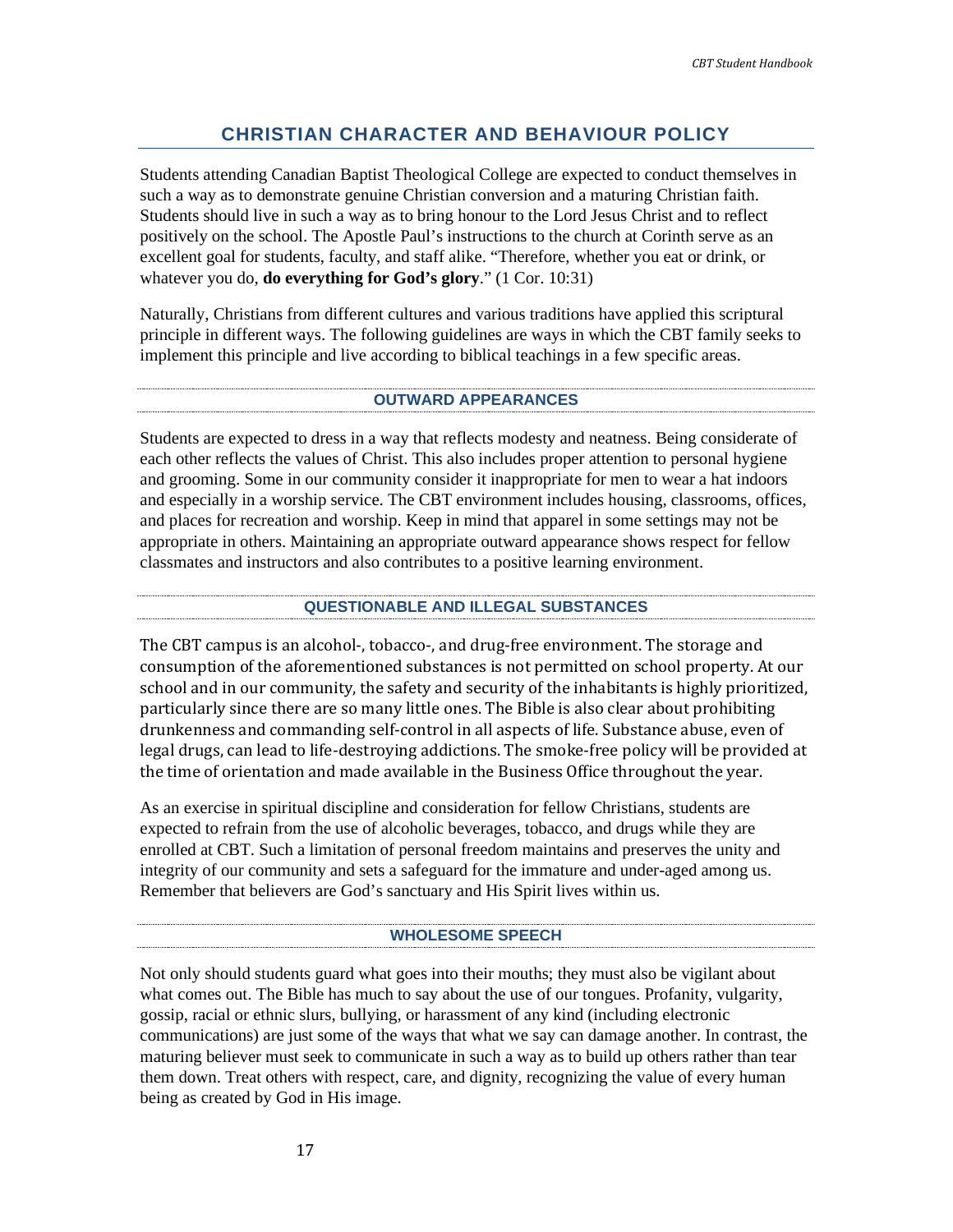#### **SEXUALITY**

<span id="page-18-0"></span>How believers treat members of the opposite sex is extremely important, especially in a Christian co-ed educational environment. The Bible is clear about standards for sexual intimacy. This is reserved for a husband and wife within the exclusive context of a life-long marriage covenant. Single students are expected to keep themselves morally pure, and married students are expected to remain faithful to their spouses. Preparation for marriage as well as marriage strengthening can be valuable elements of students' experience at CBT. Avoiding the temptations of any form of pornography—which is degrading, dehumanizing, and exploitive—is an essential safeguard that must be in place. Those who might struggle with this addiction are encouraged to seek godly counsel and help. Christians must be on guard against all types of visual temptations including inappropriate forms of entertainment whether on TV, movies, or the internet. Students are expected to make wise choices in the use of their leisure time.

#### **DISCIPLINARY ACTION**

<span id="page-18-1"></span>If a student does not live up to the Biblical standards of Christian character and behaviour, it is appropriate for the school to speak into his or her life through godly counsel. Usually the student's faculty advisor would initiate this step. When such behaviour persists, or in cases of egregious incidents, the school reserves the right to take remedial action, which could result in suspending or expelling the student.

The decision to *suspend* or *expel* is in the hands of the Faculty under the leadership of the President. *Suspension* is for one semester, after which the student may receive approval to resume enrollment in courses. A student who is *expelled* may not resume his or her studies for a period of one year, and must apply for readmission to the school and resubmit personal references and a church endorsement (for degree programs in which this requirement applies). The school will not accept courses for transfer from another institution or grant a degree for a student who is under expulsion.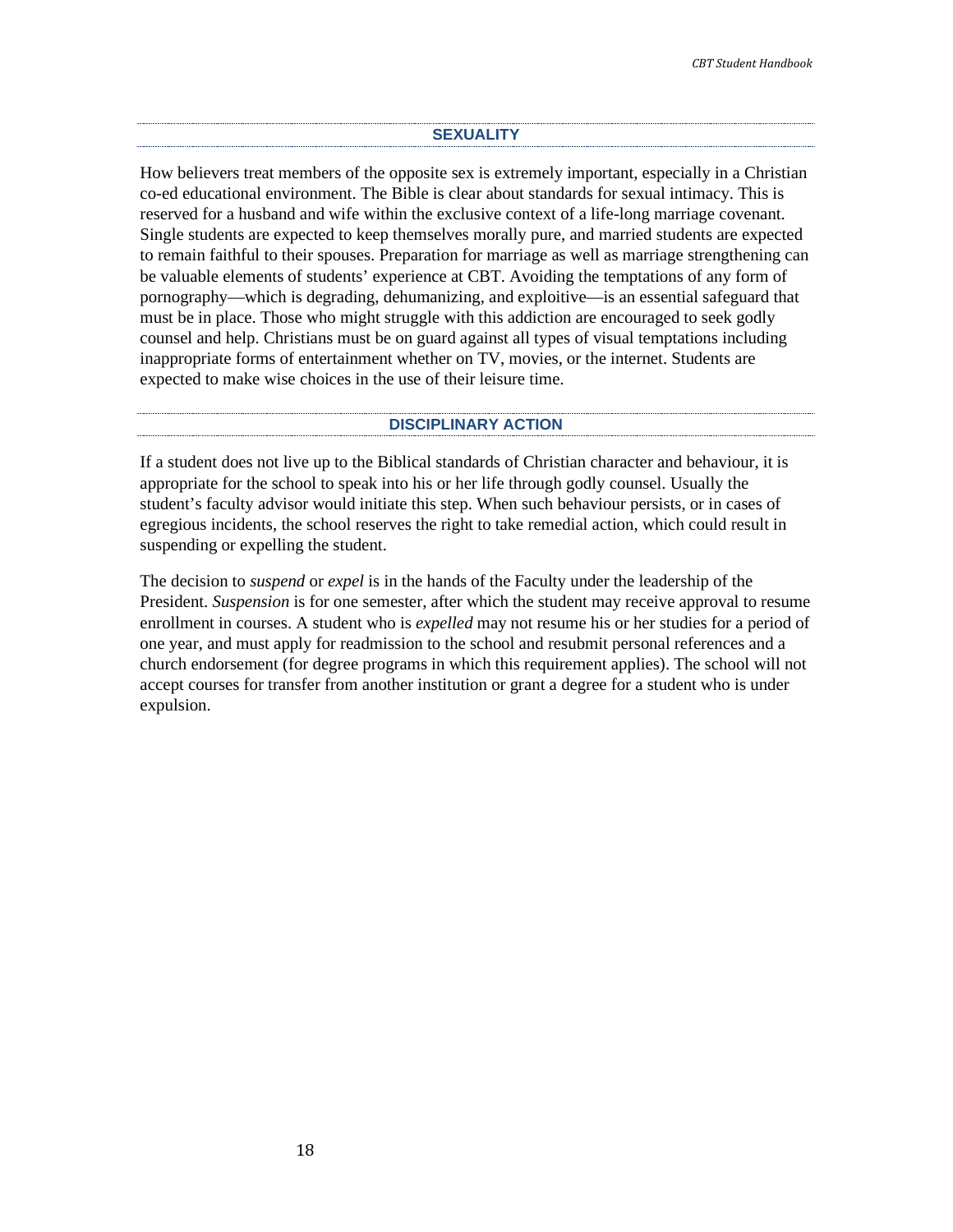## **BUILDING USE**

<span id="page-19-0"></span>The student lounge and fitness room are available for your use between 7:30 am and 5:00 pm Monday through Friday. Access outside these hours is possible through the library during business hours.

Equipment in the exercise room is off-limits to children under the age of 14 years. Older children who may want to use this equipment must be supervised by an adult at all times. Please refer to the policy posted in the Fitness Room for more information.

<span id="page-19-1"></span>Children are to be under parental supervision at all times throughout the building and grounds.

## **REFRESHMENTS**

We recognize the desire of students to bring food and beverages into the classroom, especially during multiple-hour classes. As a general rule, professors will communicate whether that is appropriate in their classes. Please note that in every case food and beverages are not permitted in the classroom except in closed containers. Students are expected to be self-policing in this regard. They are responsible for immediately cleaning up spills and keeping the lunch room tidy.

<span id="page-19-2"></span>Food is not permitted in the library. **Covered** beverage containers are permitted, but not at computer stations.

## **LIBRARY USE**

All fully-enrolled students are issued a student i.d. card at registration. This card also serves as a library card and is required in order to check out materials from the library. Occasional students, who are not issued student i.d. cards, must see the library director to acquire a library card. For detailed information on all library policies, please see the Library Guide. Here are some highlights:

- To borrow visual material (videos/dvds) an annual fee is required.
- All students must set up a copy/printing account in the library with a minimum of \$5.00. Copies/prints are 10 cents each.
- There are designated computers in the library for student use for word processing, database searching, and internet/email use.
- Spouses may acquire a library membership card free of charge.
- The library has an extensive Fiction section and small Children's Books collection that families are welcome to borrow. However, please be aware that we are not able to accommodate children in the library for an extended period of time.
- Covered beverage containers ONLY are allowed in the library. Students can eat in the student lounge area in the academic building.

-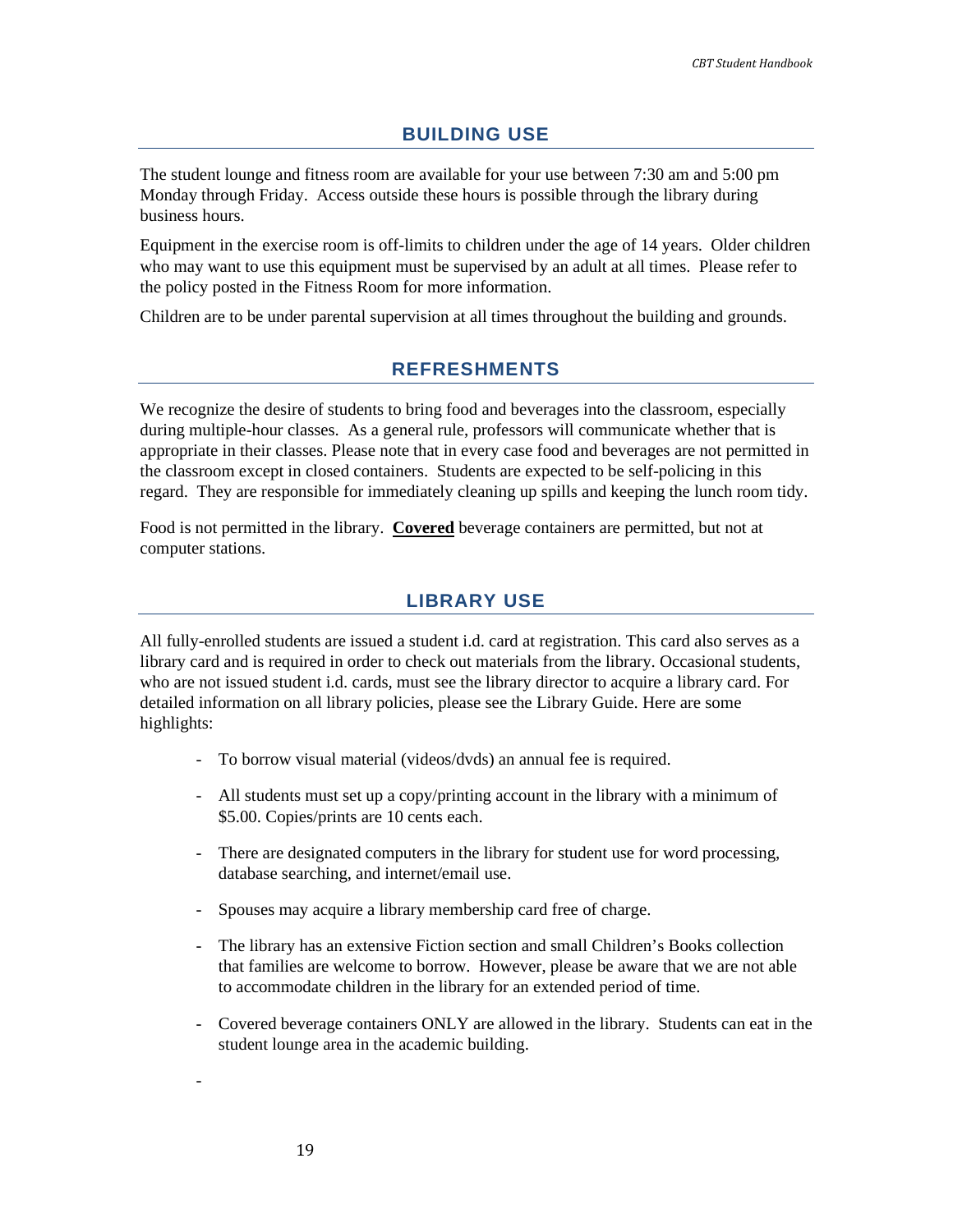## **GRIEVANCE POLICY**

<span id="page-20-0"></span>If a student feels that he or she is being treated unfairly in a class, whether in the matter of a grade received or for some other matter, the student should follow the normal grievance procedure:

- 1. The student should first talk directly with the professor of the course involved.
- 2. If no resolution is made, the student should take the matter to his or her faculty advisor.
- 3. If still no resolution is attained, the student may then take the matter up with the Academic Dean. Completion of a complaint form will be required at this point.
- 4. As a last resort, the student may petition the full faculty to consider the grievance. Faculty has final jurisdiction in matters of student grievance.

In matters concerning the appeal of a grade, students may only appeal the final grade for a course (not grades on individual assignments). The student bears the full burden of proof for demonstrating that a grade should be changed. The appeal along with all documentation must be submitted in writing to the Academic Dean within 6 weeks of the end of the semester in which the grade was received.

<span id="page-20-1"></span>For items pertaining to the accreditation of the institution, students have a right to register their complaint directly with ABHE, 5575 S. Semoran Blvd., Suite 26, Orlando, FL 32822-1781.

## **SEXUAL HARASSMENT POLICY**

The school is committed to providing a professional work and study environment that fosters respect and dignity for each person, one characterized by the high Christian ideals given in the New Testament. Our intent is to meet both the biblical and legal mandates in our work and study environment policy. In keeping with that goal, neither sexual harassment, misconduct, nor false accusation will be tolerated.

All employees have a right to a workplace free from sexual harassment. All students have the right to study free from sexual harassment. Sexual harassment is unprofessional, unchristian and disrespectful. It is illegal and contrary to every human rights statute in Canada. Most of all, it is immoral and contrary to the biblical instruction given by God.

This sexual harassment policy encourages the reporting of any incident of sexual harassment experienced by any individual as a result of their association with the school. In return, the school is committed to taking all reasonable measures to prevent such incidents and to deal promptly and fairly with any report of sexual harassment in a confidential and discreet manner. Where an allegation of sexual harassment is substantiated, the perpetrator will be sanctioned in accordance with this policy regardless of his or her status with the school. See Appendix A for full policy.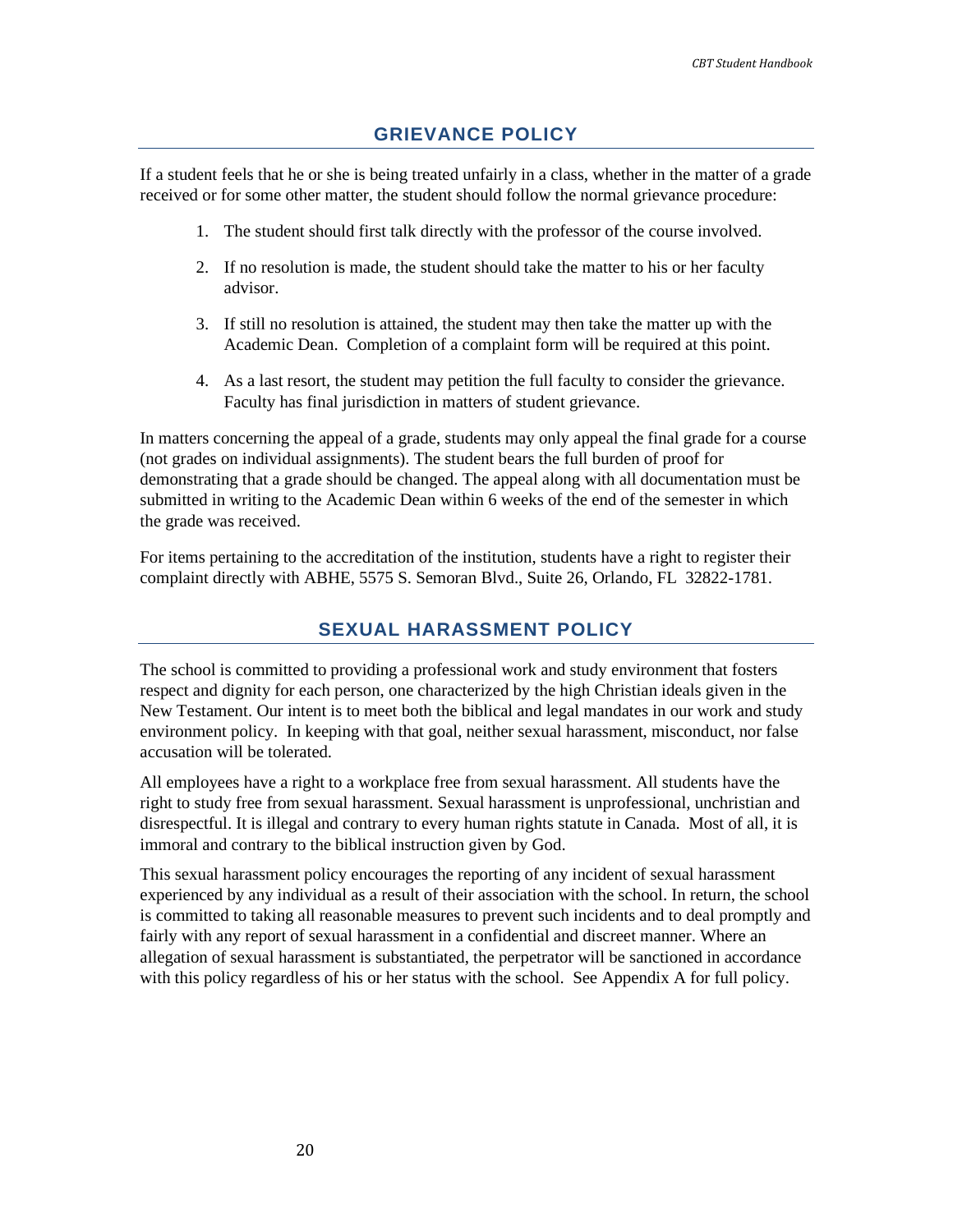# **APPENDIX A SEXUAL HARASSMENT POLICY**

<span id="page-21-0"></span>The Canadian Baptist Theological College (CBT) is committed to providing a professional work and study environment that fosters respect and dignity for each person, one characterized by the high Christian ideals given in the New Testament. Our intent is to meet both the biblical and legal mandates in our work and study environment policy. In keeping with that goal, neither sexual harassment, misconduct, nor false accusation will be tolerated.

All employees have a right to a workplace free from sexual harassment. All students have the right to study free from sexual harassment experienced by any individual as a result of their association with the school. In return, the school is committed to taking all reasonable measures to prevent such incidents and to deal promptly and fairly with any report of sexual harassment in a confidential and discreet manner. Where an allegation of sexual harassment is substantiated, the perpetrator will be sanctioned in accordance with this policy regardless of his or her status with the school.

#### **DEFINING SEXUAL HARASSMENT**

#### <span id="page-21-1"></span>**What is Sexual Harassment?**

Sexual harassment is any unwanted sexual advance, request for sexual favour, or other verbal or physical conduct of a sexual nature, or which is demeaning to a person because of their gender, when submission to or acceptance of that conduct is made explicitly or implicitly a condition of a person's employment, the basis for employment decisions affecting that person, when the conduct creates an intimidating, hostile or offensive work environment or when a student experiences unwanted sexual advances by someone from a place of authority, such as a professor or administrator.

Examples of sexually harassing behaviour include, but are not limited to:

- Demands for sexual favour in exchange for employment advantages, promises of employment advantages, the threat of withdrawal of those advantages; or the granting of grades or academic privileges;
- Displays of sexually suggestive posters, graffiti, or objects;
- Unwanted comments about a person's sexuality, or sexual conduct;
- Unwanted flirtation, sexual propositions, or advances;
- Unwanted touching, pinching, or fondling;
- Sexist jokes, anecdotes, or comments that are insulting, demeaning, or derogatory toward a person because of gender, even when not of an overtly sexual nature (which are either obviously offensive or continue after the speaker is informed that those comments have caused offence).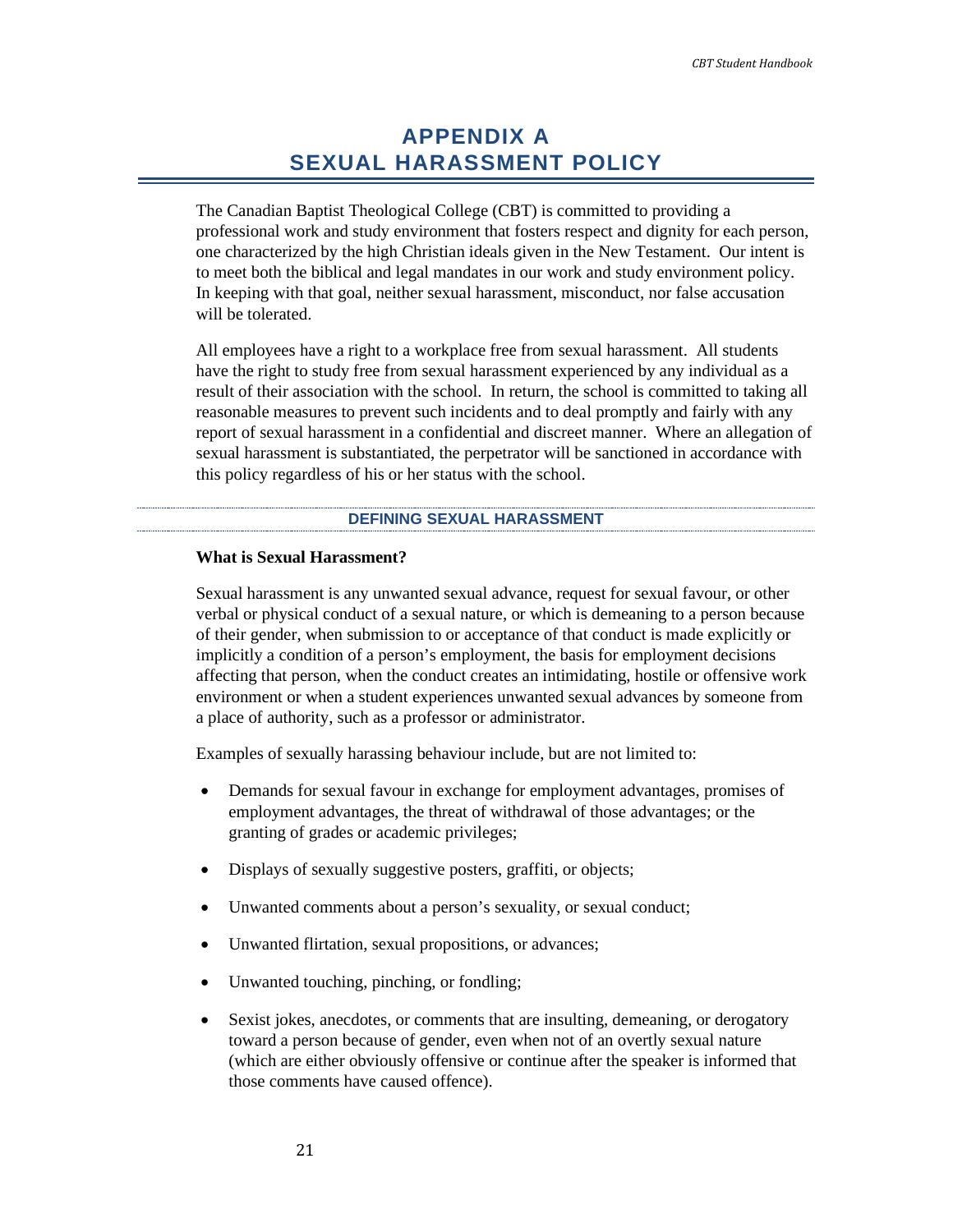#### **Where Does the Policy Apply?**

The prohibition against sexual harassment includes conduct on campus, in offices, as well as at other locations where school work is conducted. Sexual harassment through indirect methods of communication, such as telephone calls, electronic communication, or in writing, is also covered by this policy.

#### **Who Does the Policy Cover?**

This policy prohibits any work-related act of sexual harassment by anyone serving under the auspices of the school, including, but not limited to, any employee, full-time, parttime, and volunteer staff; full-time adjunct and visiting faculty, or any officer or trustee of CBT [hereafter, "CBT workers"]. We regard our co-workers as dwellings of the Holy Spirit and seek to develop mutual respect for each other as brothers and sisters in Christ. Sexual harassment is contradictory to the desire to "walk by the Spirit" (Galatians 5:16- 21) and is damaging to both the victim and the offender. This policy applies to all sexual harassment, including that by men toward women, by women toward men, between men, and between women. Any person who has been sexually harassed by anyone covered by this policy may initiate a complaint under this policy. The school recognizes that CBT workers may be sexually harassed in the course of their work by persons outside the reach of this policy. The school will seek to provide whatever support and assistance to the complainant that is required in the circumstances.

#### **Consensual Relationships**

Fraternization or consensual social relationships are not examples of sexual harassment so long as the relationship remains consensual on the part of both parties. We, as Canadian National Baptists, interpret the Bible to teach that sexual intimacy is a gift from God which is expressed appropriately only within the bounds of marriage. Sexual relationships outside of marriage are considered the sins of adultery or fornication, and constitute sexual misconduct.

#### **Retaliation**

"Retaliation" includes, but is not limited to, threatened or actual action to a person's job, title, or salary.

Any act of retaliation against a person using this policy to report an allegation of sexual harassment, or against a person who is assisting in an investigation of an incident of sexual harassment under this policy, will be viewed as an act of sexual harassment in and of itself.

It is necessary to the effectiveness of the policy that people feel encouraged to report and assist in any investigation of a charge of sexual harassment. Retaliation is seen as an attempt to undermine the expressed purposes of this policy. Proven charges of retaliation will attract the same range of sanctions as proven charges of sexual harassment.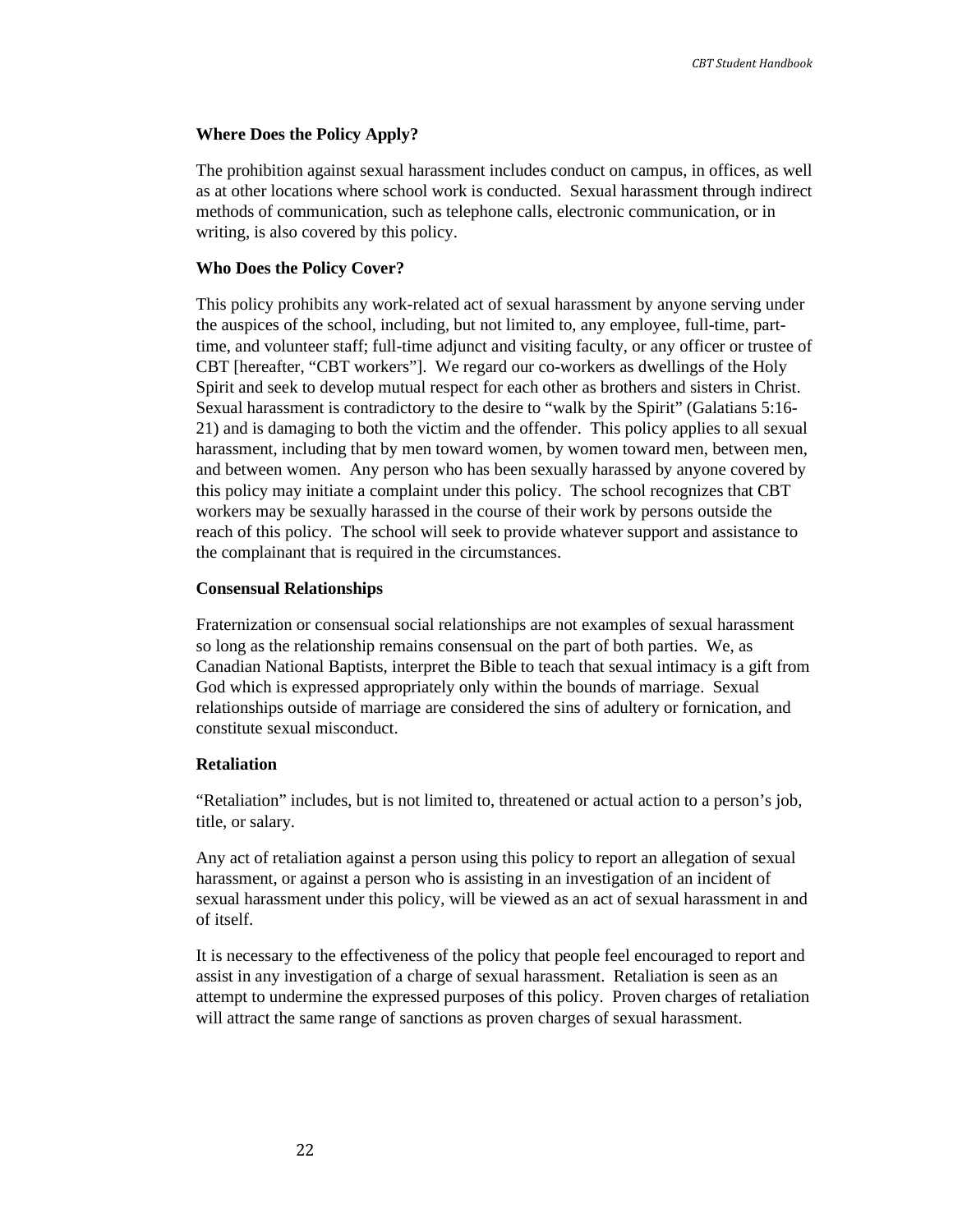#### **RESPONSIBILITIES**

#### <span id="page-23-0"></span>**Responsibilities of the School**

It is the President's responsibility to publicize this policy and to ensure that all CBT workers and students are educated about this sexual harassment policy. It is the responsibility of all persons to take all reasonable steps to provide a working environment that is free from sexual harassment.

The President will educate the administrators and faculty advisors of the provisions of this policy. These shall be available, along with the President, to serve as Advisors.

If the complainant is a student, he/she may approach his/her faculty advisor. If the student is not comfortable in approaching his/her faculty advisor, he/she may approach another faculty advisor with whom the student feels more comfortable. A student may also approach the Academic Dean.

If the complainant is a staff person, the complainant will approach his/her immediate supervisor. If the complainant does not feel comfortable with his/her immediate supervisor, he/she may approach the Services Director or the President and, if these are not acceptable, the Board of Trustees. If the complainant is a faculty member, he/she may first approach the Academic Dean. If the complainant is not comfortable with the Dean, he/she may approach the President and, ultimately, the Trustees Board.

Advisors are charged with receiving complainants; informing complainants of the various forms for complaints and the option of having legal counsel; communicating with alleged harassers; recording the complaint, the investigation, and the outcome; as well as serving as liaison to the President, the other Advisors, and to the Trustees Board, if necessary.

The President and the Advisors will make every effort to ensure confidentiality and discretion of the greatest extent possible and will maintain a record of all reports of sexual harassment, the procedure taken to deal with each report, and the sanction, if any, imposed. These records will be secured in the care of the President. Any access will be deemed necessary, recorded, and by two or more Advisors. The President, and/or the Advisor involved, will impose an appropriate sanction for every substantiated charge of sexual harassment regardless of the status of the offender in the school. Recognizing the inherent problem that would exist in sanctioning the President, members of the Trustee Board, or elected officers of the school, the Trustee Board would meet in any such case and develop an appropriate sanction.

Retaliation against persons who have been sexually harassed will not be permitted. Finally, complainants will be promptly notified of the resolution of the complaint.

#### **Responsibilities of CBT Workers**

The school encourages all persons to report any sexual harassment of which they are aware to the Advisor of their choice. The school reiterates its commitment to deal with such information confidentially to the greatest extent possible. Persons who are covered under this policy are responsible for keeping their own behaviour free from sexual harassment as it is defined in this policy and understood from the moral guidelines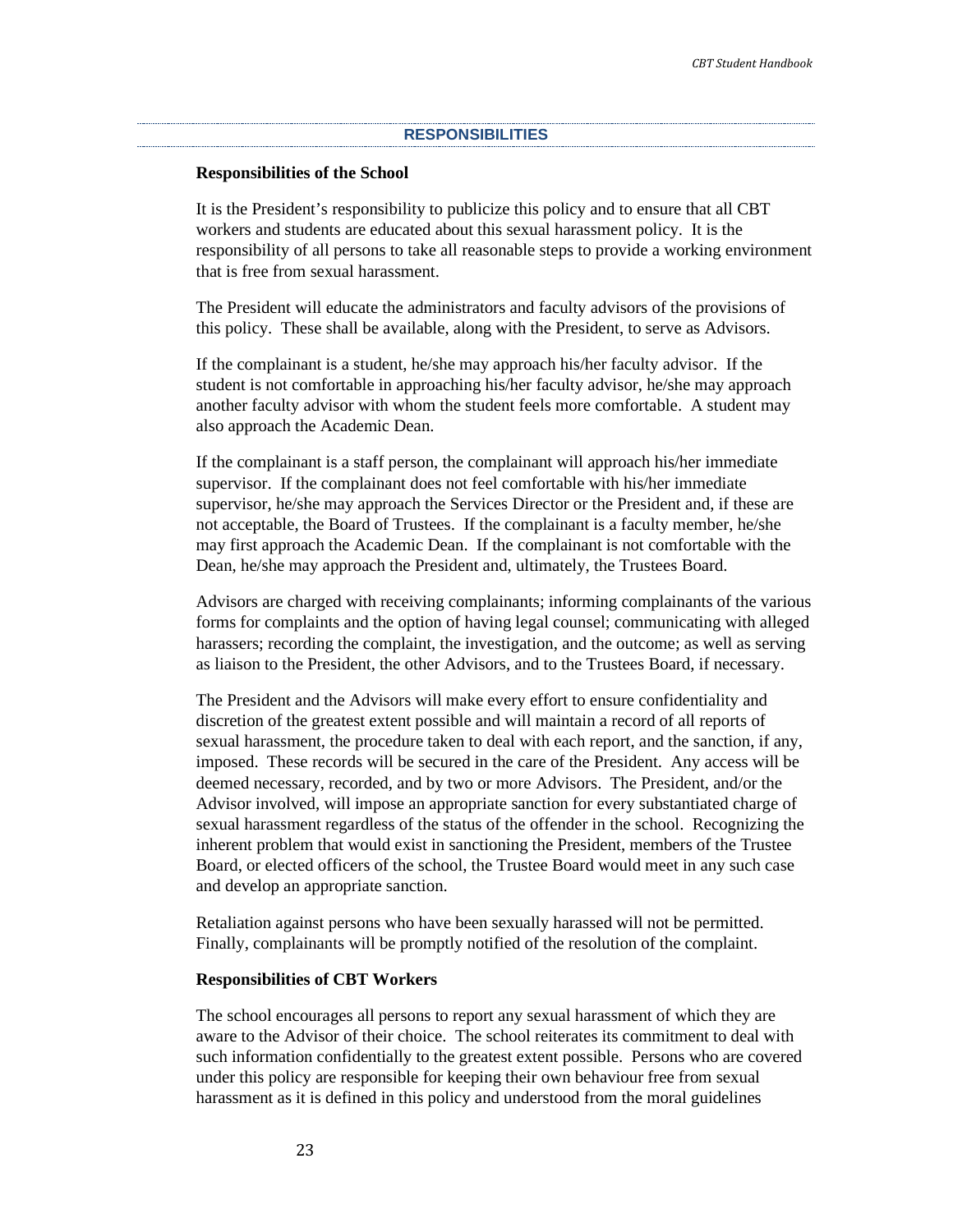contained in the Bible. Complaints of sexual harassment which, following investigation, are determined to be frivolous or false, will be treated as defamation of character, slander, and gossip, and subject to legal action.

#### **PROCEDURE**

#### <span id="page-24-0"></span>**Complaints**

The school recognizes the difficulty a complainant faces in coming forward with the information required to launch a formal complaint and accepts the responsibility to ensure the following:

- The complainant's confidence is kept to as great an extent as possible;
- The complainant is kept informed of the progress and resolution of the complaint;
- The complainant's input into the processing of the complaint is sought to the extent practical in the circumstances.

#### **Informal Resolution**

On occasion, sexual harassment can be dealt with directly and informally by the complainant confronting the harasser with a clear message that the attention or action at issue is unwanted. However, it is recognized that there may be situations that make a confrontation awkward or impossible. Therefore, although informal resolution is encouraged, one who has been sexually harassed is not required to confront the alleged perpetrator as a prerequisite to making a sexual harassment complaint under this policy.

#### **Reporting of Complaints**

Complainants are urged to report any sexual harassment promptly after it occurs. However, delays in reporting will not automatically preclude the taking of action in a given situation.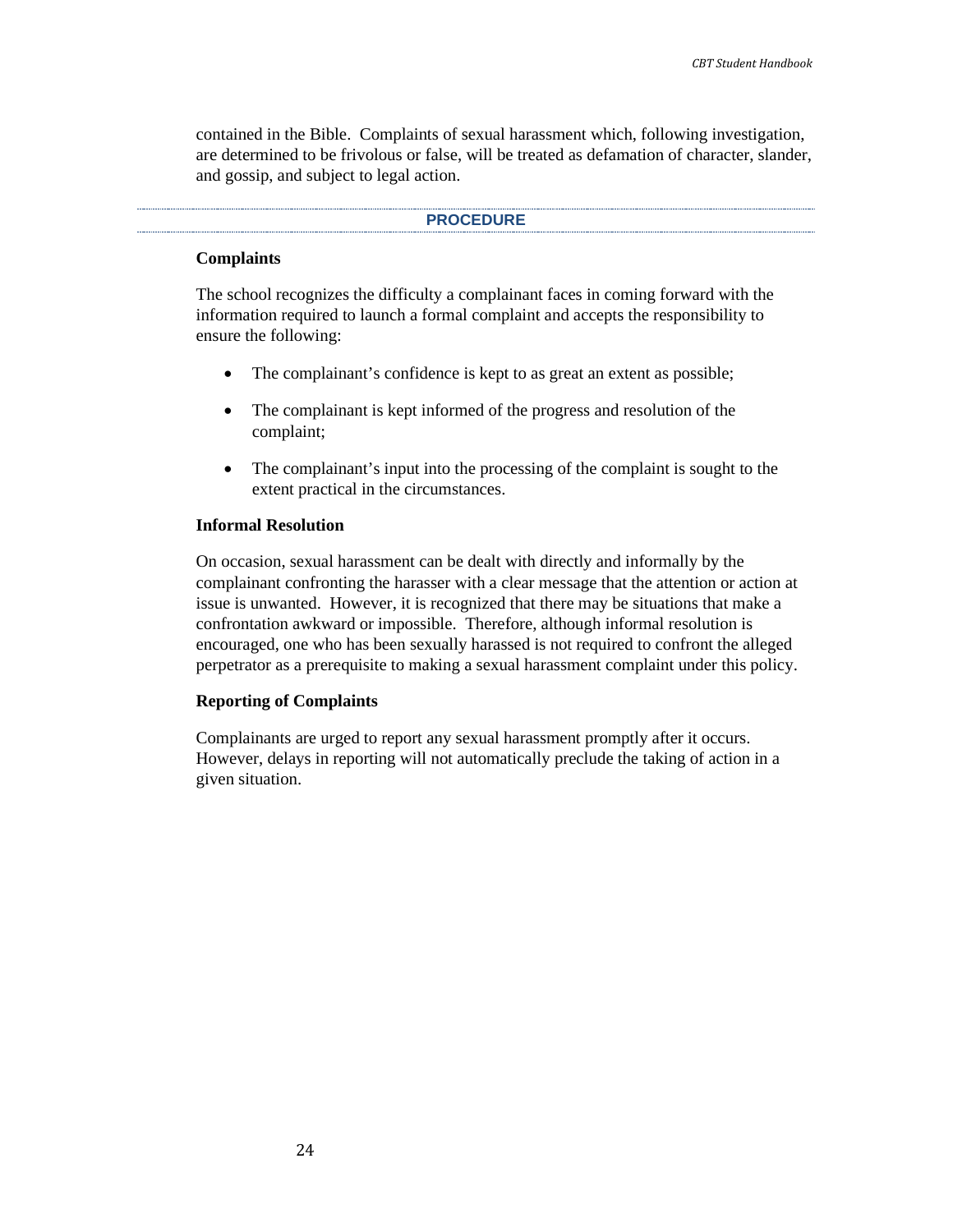#### **Role of Advisor**

Complaints may be made to an Advisor or to a worker's direct supervisor. Any person to whom a complaint is made must handle complaints in a sensitive, discreet, and confidential manner. Supervisors may not have had the training that Advisors have been given regarding this policy, but, if contacted, will attempt to resolve the complaint informally. Supervisors are urged to consult with an Advisor. If an informal resolution is accomplished, the supervisor will reduce to writing a confidential report to be filed with the President. If an informal resolution is impossible, the supervisor should similarly reduce to writing a report and refer the complainant to an Advisor of the complainant's choice. The report should be transmitted to the Advisor chosen. The Advisor will instruct the complainant that the President will be informed of all allegations of sexual harassment. After discussing the matter with the complainant, the Advisor will give a written opinion to the president on whether the facts as recited constitute sexual harassment. Whatever the opinion, the complainant may still pursue a formal complaint pursuant to this policy. Where the facts do suggest sexual harassment but the complainant does not wish to pursue the matter, the Advisor may do so without the connection of the complainant. If the complainant wishes to make a formal complaint, the Advisor will ask the complainant to reduce the allegations to writing and sign the complaint.

All formal complaints received by the Advisors will be promptly and thoroughly investigated. The Advisors will forward to the President for filing, a record of all formal complaints, the investigation conducted, and the resolution. Advisors will inform complainants and alleged harassers of their right to legal counsel, as well as the right to withdraw from participating at any point and their options of handling the complaint through the courts or through provincial human rights bodies.

Complainants should keep their own detailed record of all incidents of harassment, but should be aware that if a civil action is initiated, any written records may be compellable as evidence in that proceeding.

#### **Steps in the Investigation Process**

Once a formal complaint is made, the school is committed to pursuing a complete investigation of the charge. A complainant will be kept informed at all stages of the investigation and resolution. Necessary steps in conducting an investigation are: confirm names and status within the school; confirm as many details of the alleged harassment as possible, including the frequency and type of alleged harassment, and the dates and locations of the incident(s); determine if there were witnesses, and how the complainant responded at the time(s) of the alleged harassment; determine who was told about the alleged harassment, their response, and whether anyone else is known to have reported similar behaviour by the same person(s); study the professional relationship and any power imbalance between the alleged harasser and the complainant; and when first speaking to the alleged harasser, remind that person of the policy against retaliation.